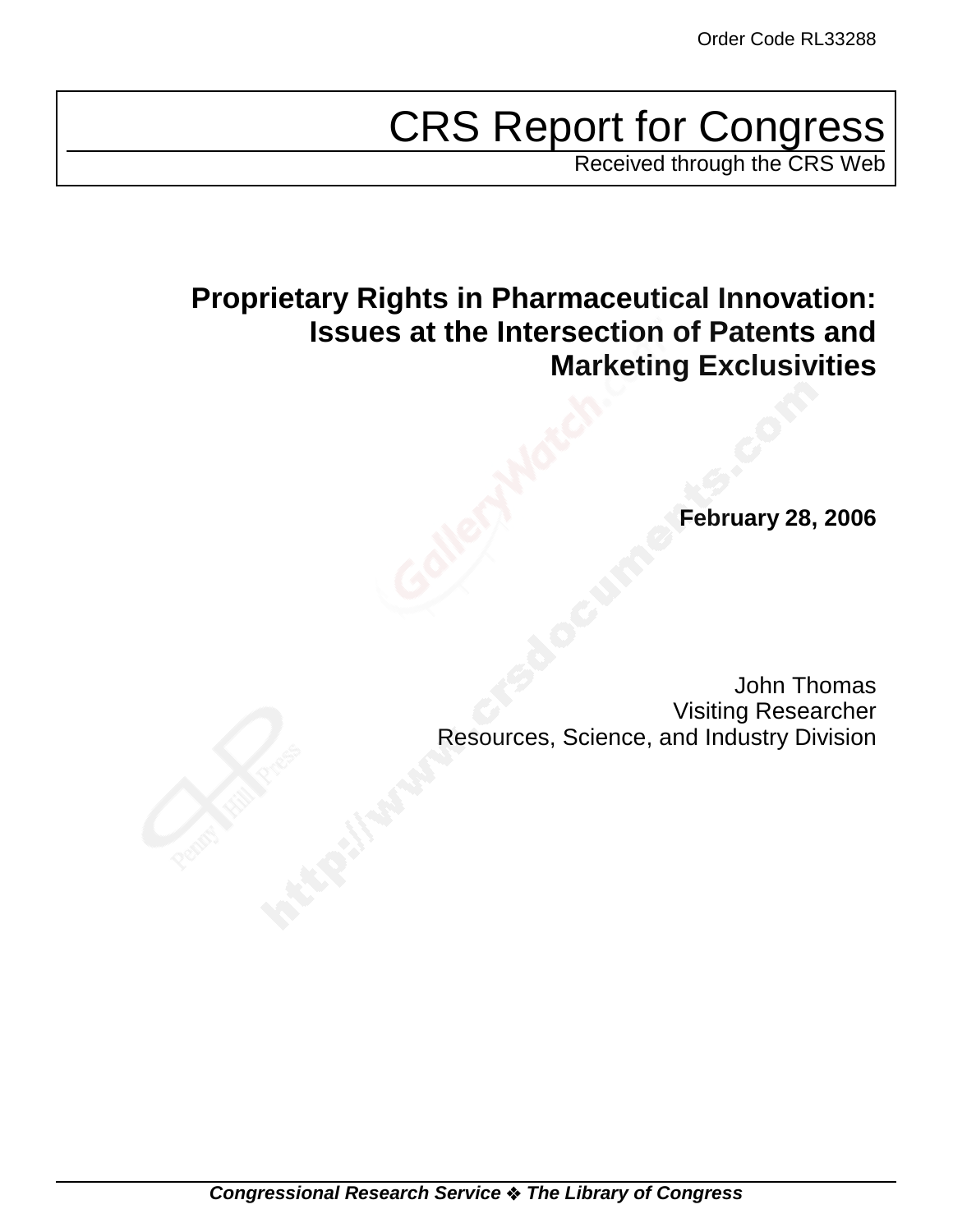# Proprietary Rights in Pharmaceutical Innovation: Issues at the Intersection of Patents and Marketing **Exclusivities**

#### **Summary**

In combination, patents and marketing exclusivities provide the fundamental framework of intellectual property incentives for pharmaceutical innovation in the United States. Patents, which are administered by the United States Patent and Trademark Office (USPTO), provide their owner with the ability to exclude others from practicing the claimed invention for a limited time. In contrast, marketing exclusivities are administered by the Food and Drug Administration (FDA). Alternatively known as "data exclusivity" or "data protection," a marketing exclusivity prevents generic competitors from referencing the preclinical and clinical test data that manufacturers of brand-name pharmaceuticals generated in order to demonstrate the safety and effectiveness of their products. The FDA currently awards qualifying innovators with marketing exclusivities for the development of new chemical entities or orphan drugs, as well as for the performance of new clinical studies and pediatric studies.

Although patents and marketing exclusivities are separate entitlements that are administered by different federal administrative agencies and that depend upon distinct criteria, they both create proprietary rights in pharmaceutical innovation. These rights in turn allow innovators to receive a return on the expenditure of resources leading to the discovery. Once these rights expire, the marketplace for that drug is open to generic competition.

Several innovation policy issues have arisen concerning the relationship of patents and marketing exclusivities. Some observers believe that marketing exclusivities are unnecessary because patents are generally available for pharmaceutical innovation. On the other hand, some observers believe that the terms of the marketing exclusivities established by U.S. law are too short. In particular, they note that comparable European standards are often considerably longer than their U.S. counterparts.

International agreements require each World Trade Organization (WTO) member state to treat all patented inventions in the same manner. As a result, marketing exclusivities provide Congress with a more flexible option for stimulating specific sorts of desirable private activity than do patents. Indeed, the  $109<sup>th</sup> Congress$ is currently considering expanding upon existing marketing exclusivities in order to encourage the development of bioterrorism countermeasures. WTO Agreements, as well as recent Free Trade Agreements to which the United States is a signatory, also oblige nations to provide some manner of protection to pharmaceutical test data.

Although general patent reform legislation has been the subject of significant discussion during the  $109<sup>th</sup>$  Congress, current legislative proposals do not appear particularly to impact the relationship between patents and marketing exclusivities. Some maintain that continued attention to the impact of broadly oriented patent reforms upon the pharmaceutical industry is appropriate.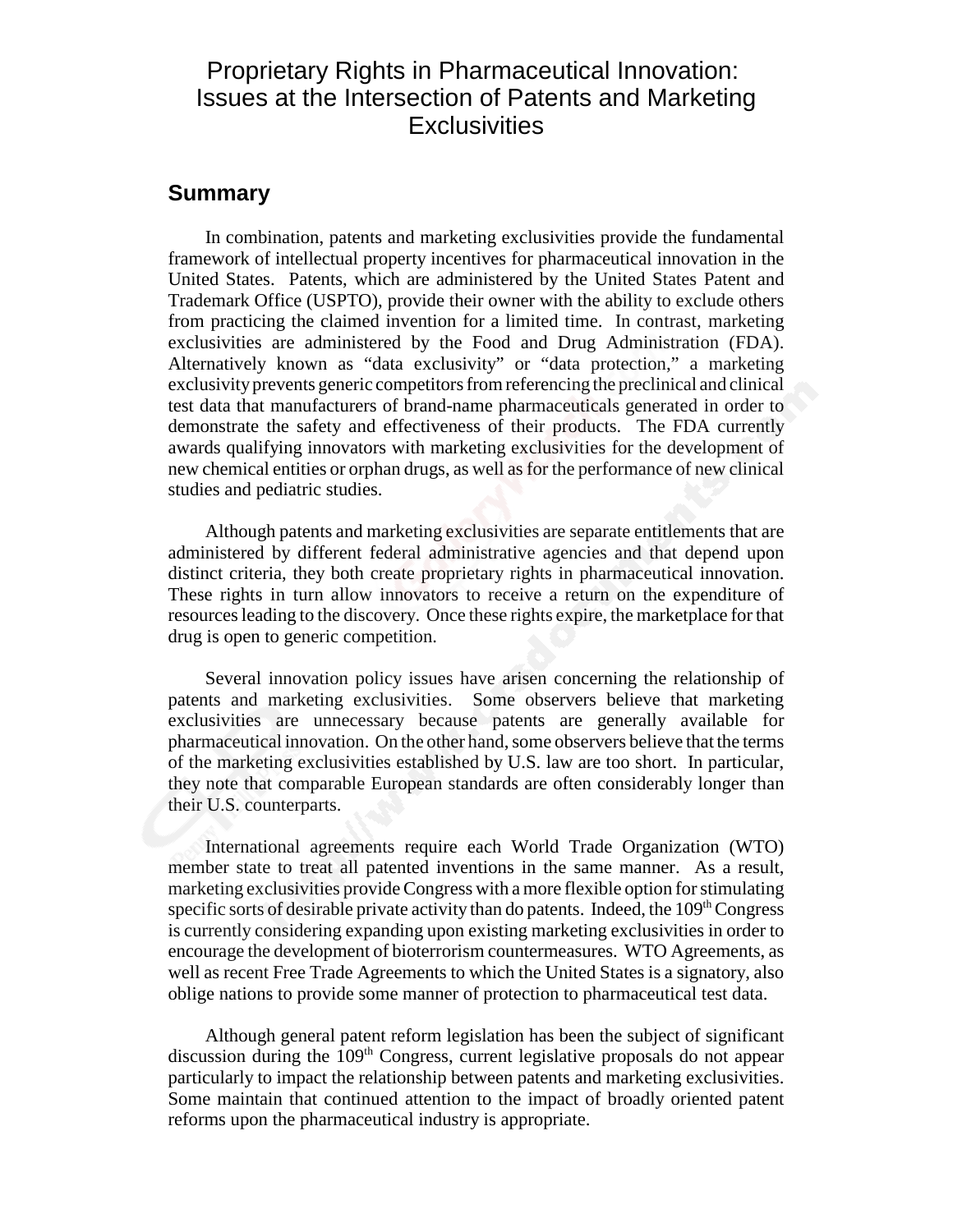# **Contents**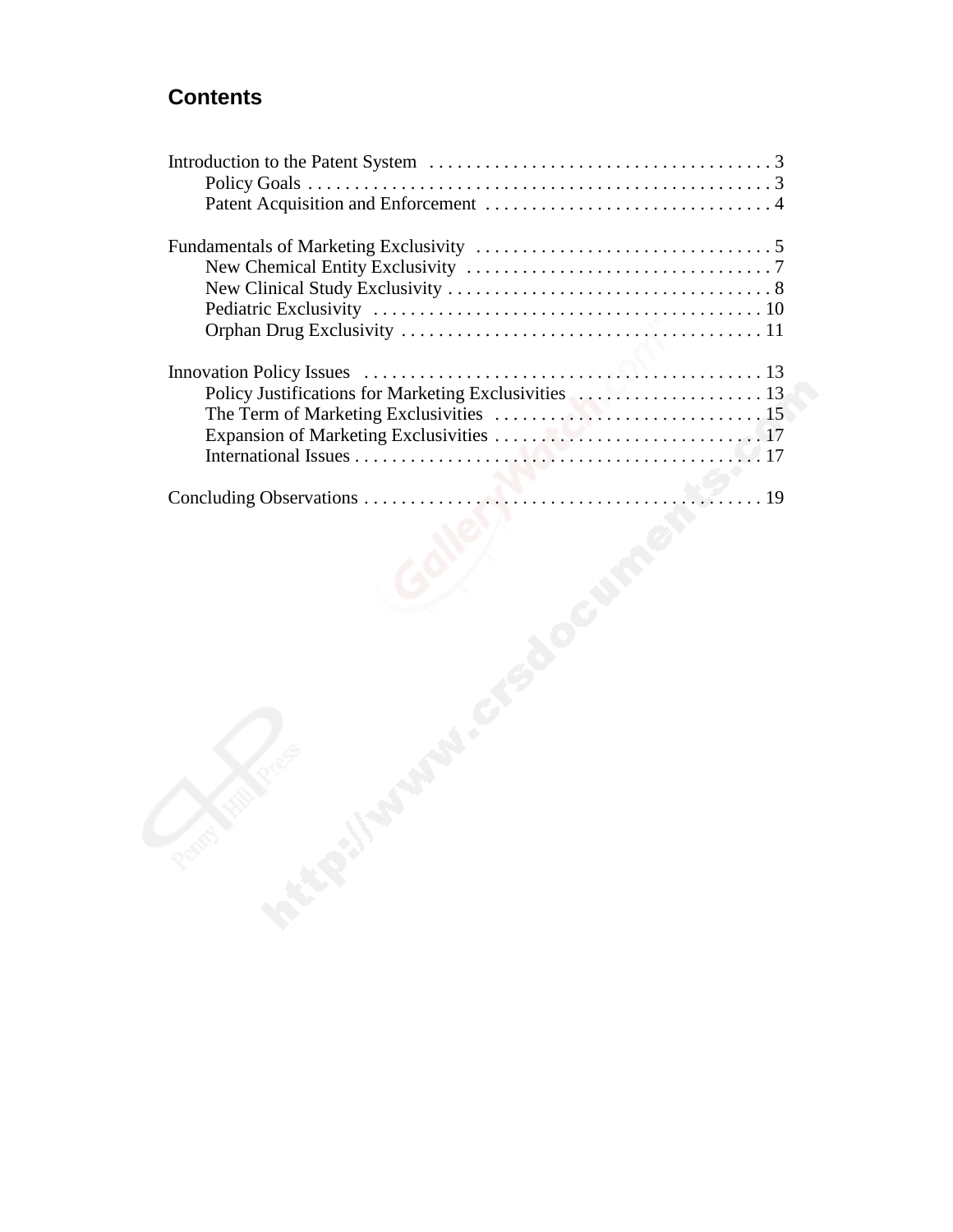# Proprietary Rights in Pharmaceutical Innovation: Issues at the Intersection of Patents and Marketing Exclusivities

Congressional interest in stimulating innovation within the pharmaceutical industry has been reflected in considerable congressional activity. Some federal laws have provided pharmaceutical firms with the possibility of obtaining proprietary rights as an incentive for the development of new drugs. The Drug Price Competition and Patent Term Restoration Act of 1984,<sup>1</sup> commonly known as the Hatch-Waxman Act,<sup>2</sup> included provisions establishing one form of proprietary rights, the so-called marketing exclusivity. Marketing exclusivities consist of a period of time during which the Food and Drug Administration (FDA) affords an approved drug protection from competing applications for marketing approval.<sup>3</sup> This latter concept is sometimes termed "data exclusivity" or "data protection."4

The Hatch-Waxman Act also modified the basic rules relating to patent protection for pharmaceuticals. Patents, which are issued by the U.S. Patent and Trademark Office (USPTO), provide their owner with the ability to exclude others from practicing the claimed invention for a limited time.<sup>5</sup> A statutory exemption from claims of patent infringement based upon acts reasonably related to seeking marketing approval from the FDA; specialized litigation procedures for challenging patent validity and infringement; and restoration of patent term to compensate for FDA marketing approval delays were among the reforms accomplished by the Hatch-Waxman Act.<sup>6</sup>

In order to update the Hatch-Waxman Act to achieve what Congress determined was an appropriate balance between incentives for innovation and competition within the pharmaceutical industry, the Medicare Prescription Drug and Modernization Act of 2003 introduced significant reforms to the former statute.<sup>7</sup> Other statutes, ranging

<sup>&</sup>lt;sup>1</sup> P.L. 84-417, 98 Stat. 1585 (1984).

<sup>2</sup> *See, e.g.,* Laura J. Robinson, "Analysis of Recent Proposals to Reconfigure Hatch-Waxman," 11 *Journal of Intellectual Property Law* (2003), 47.

<sup>3</sup> *See* John R. Thomas, *Pharmaceutical Patent Law* (Bureau of National Affairs, 2005), 18.

<sup>4</sup> *See* Valerie Junod, "Drug Marketing Exclusivity Under United States and European Union Law," 59 *Food & Drug Law Journal* (2004), 479.

<sup>5</sup> 35 U.S.C. § 271(a) (2004).

<sup>6</sup> Thomas, *supra* note 3, at 12-19.

<sup>7</sup> P.L. 108-173, 117 Stat. 2066.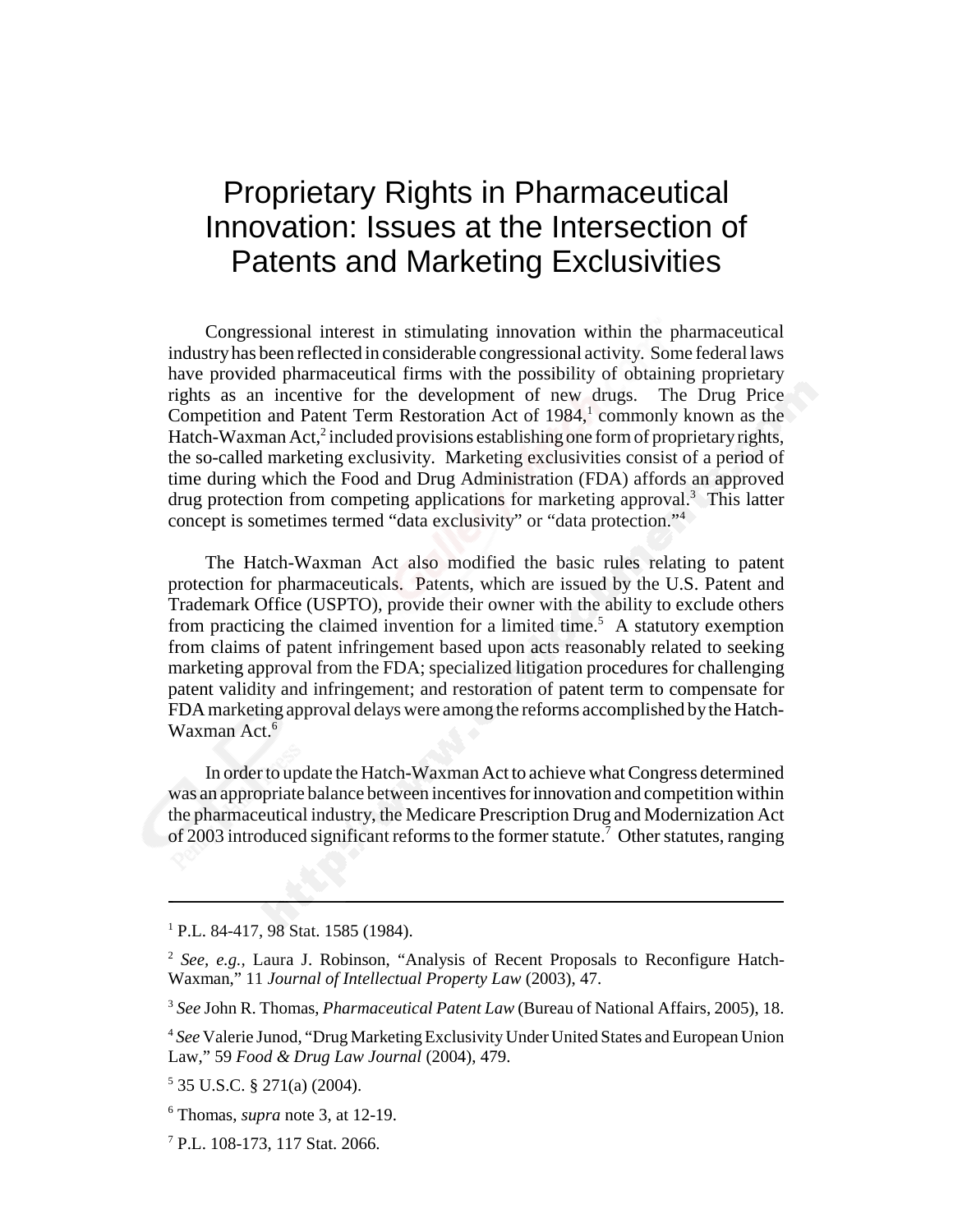from the Orphan Drug Act<sup>8</sup> to the Best Pharmaceuticals for Children Act,<sup>9</sup> have also employed the marketing exclusivity mechanism in order to establish incentives to engage in socially desirable activity. The  $109<sup>th</sup>$  Congress is currently considering further modifications to the existing marketing exclusivity framework in order to encourage the research and development of counterterrorism measures.<sup>10</sup>

Both marketing exclusivities and patents are intended to encourage drug developers to invent new pharmaceutical products, or to generate new information concerning existing products, by shielding their innovations from competition for a limited period of time. Although both mechanisms serve the same basic innovation policy goals, they are in fact separate entitlements that are administered by different federal administrative agencies and that depend upon different criteria.<sup>11</sup> Together, these two incentives provide a relatively complex system of proprietary rights that regulate the timing of patent litigation, the introduction of generic competition, and ultimately the rate of return that pharmaceutical firms may obtain upon their innovative products.

Although both patents and marketing exclusivities have been available within the pharmaceutical industry for over two decades, commentators have raised a number of innovation policy issues in this context. Some observers question the need for the FDA to grant marketing exclusivities given the availability of pharmaceutical patents.<sup>12</sup> On the other hand, others believe that the terms of the marketing exclusivities established by U.S. law are too short in view of European standards.<sup>13</sup> Issues have also arisen with respect to the use of marketing exclusivities to encourage specific sorts of innovation and with the obligations of other nations to grant marketing exclusivities in the manner of U.S. law.

This report introduces and analyzes innovation policy issues concerning proprietary rights in pharmaceutical innovation. It begins with a review of the policy and procedures relating to both patents and marketing exclusivities. The report then discusses current domestic and international issues that exist at the intersection of these two techniques. The report closes with a summary of congressional issues and alternatives.

<sup>8</sup> Orphan Drug Act, P.L. 97-414, 96 Stat. 2049 (1982).

<sup>&</sup>lt;sup>9</sup> P.L. 107-109, 115 Stat. 1408 (2002).

<sup>&</sup>lt;sup>10</sup> S. 1873, Biodefense and Pandemic Vaccine and Drug Development Act of 2005.

<sup>&</sup>lt;sup>11</sup> CRS Report RL30756, *Patent Law and Its Application to the Pharmaceutical Industry: An Examination of the Drug Price Competition and Patent Term Restoration Act of 1984*, by Wendy H. Schacht and John R. Thomas.

<sup>&</sup>lt;sup>12</sup> Rebecca S. Eisenberg, "Patents, Product Exclusivity, and Information Dissemination: How Law Directs Biopharmaceutical Research and Development," 72 *Fordham Law Review* (2003), 477.

<sup>13</sup> Junod, *supra* note 4, at 501.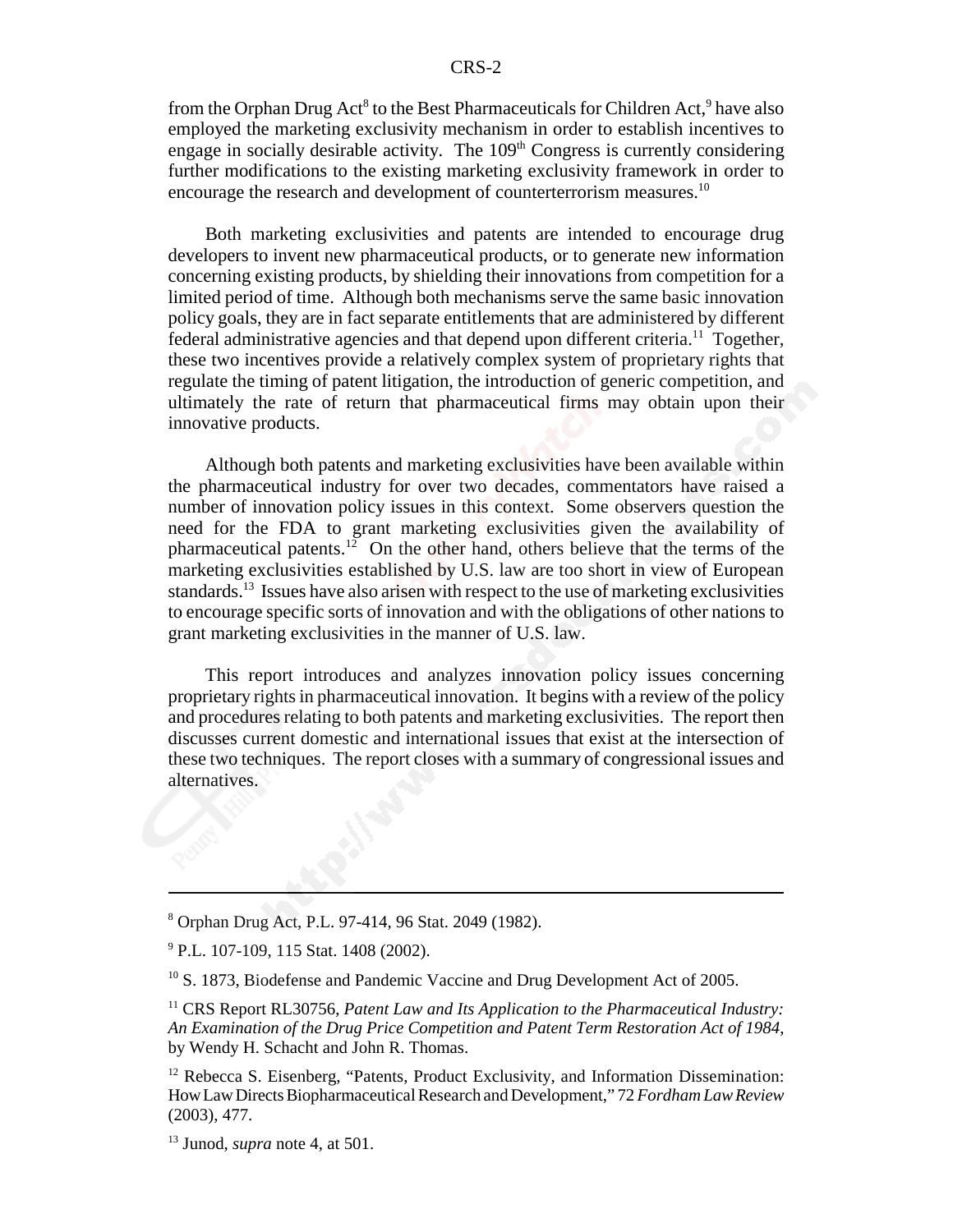#### **Introduction to the Patent System**

#### **Policy Goals**

The patent system serves to promote the creation and disclosure of technological information. Some commentators believe that absent a patent system, individuals and institutions would be less likely to engage in research and development. Without the availability of patent protection, new inventions could be easily copied by "free riders" who incurred no cost to develop and perfect the technology involved. The resulting inability of inventors to capitalize on their inventions would likely lead to an environment where too few inventions are made. By providing individuals with exclusive rights in their inventions for a limited time, the patent system allows inventors to realize financial benefits from their inventions.<sup>14</sup>

Other observers believe that if the patent system were unavailable, innovators would maintain their inventions as trade secrets so that competitors could not exploit them. Trade secrets do not enrich the collective knowledge of society, however, nor do they discourage others from engaging in duplicative research. The patent system avoids these inefficiencies by requiring inventors to consent to the disclosure of their inventions in issued patent instruments.<sup>15</sup>

Legal scholars have offered additional explanations for the patent laws. The patent system may stimulate technological advancement by inducing individuals to "invent around" patented technology. Issued patent instruments may point the way for others to develop improvements, exploit new markets or discover new applications for the patented technology.<sup>16</sup> Moreover, the patent system may encourage patentees to exploit their proprietary technologies during the term of the patent. The protection provided by a patent's proprietary rights increases the likelihood a firm will continue to refine, produce and market the patented technology.17 Finally, the patent law has been identified as a facilitator of markets. Absent patent rights, an inventor may have scant tangible assets to sell or license, and even less ability to police the conduct of a contracting party. By reducing a licensee's opportunistic possibilities, the patent system lowers transaction costs and makes technology-based transactions more feasible.<sup>18</sup>

The patent system has inspired numerous critics, however. Some detractors have asserted that the patent system is unnecessary due to market forces that already

<sup>14</sup> Roger E. Schechter and John R. Thomas, *Principles of Patent Law* § 1.3.1 (Thomson West 2004).

<sup>15</sup> *See, e.g.,* Grant v. Raymond, 31 U.S. 218, 247 (1832).

<sup>&</sup>lt;sup>16</sup> R. Polk Wagner, "Information Wants to Be Free: Intellectual Property and the Mythology of Control," 103 *Columbia Law Review* (2003), 995.

<sup>&</sup>lt;sup>17</sup> F. Scott Kieff, "Property Rights and Property Rules for Commercializing Inventions," 85 *Minnesota Law Review* (2000), 697.

<sup>18</sup> *See* Robert P. Merges, "Intellectual Property and the Costs of Commercial Exchange: A Review Essay," 93 *Michigan Law Review* (1995), 1570.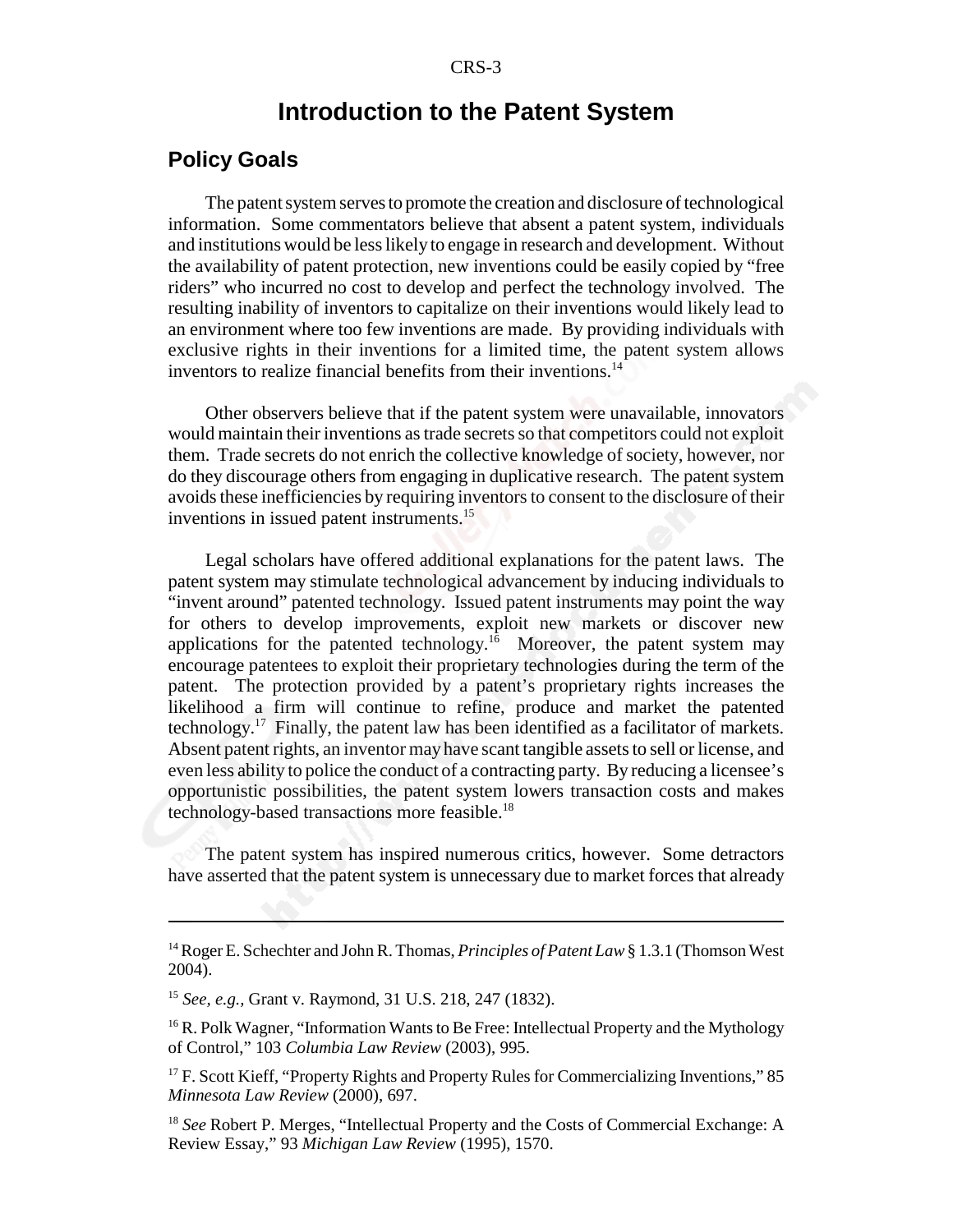suffice to create an optimal level of invention. The desire to gain a lead time advantage over competitors, as well as the recognition that technologically backwards firms lose out to their rivals, may well provide sufficient inducement to invent without the need for further incentives.<sup>19</sup> Others believe that the inventions that fueled the most dynamic sectors of modern industry, such as biotechnologies and computer software, arose at a time when patent rights were unavailable or uncertain.<sup>20</sup>

While these justifications and criticisms have varying degrees of intuitive appeal, none of them has been empirically validated. No authoritative study conclusively demonstrates that society obtains more rapid technological development with patents than it would without them. As a result, the rationales for, and criticisms of, the patent system remain open to challenge. $^{21}$ 

#### **Patent Acquisition and Enforcement**

The Patent Act of  $1952^{22}$  (also known as the Patent Act) obliges innovators to prepare and submit applications to the USPTO if they wish to obtain patent protection.23 USPTO officials known as examiners then assess whether the application merits the award of a patent.<sup>24</sup> In deciding whether to approve a patent application, a USPTO examiner considers whether the submitted application fully discloses and distinctly claims the invention.<sup>25</sup> The examiner will also determine whether the invention itself fulfills certain substantive standards set by the patent statute. To be patentable, an invention must be useful, novel and nonobvious. The requirement of usefulness, or utility, is satisfied if the invention is operable and provides a tangible benefit.<sup>26</sup> To be judged novel, the invention must not be fully anticipated by a prior patent, publication or other knowledge within the public domain.27 A nonobvious invention must not have been readily within the ordinary skills of a competent artisan at the time the invention was made.<sup>28</sup>

If the USPTO allows the patent to issue, the patent proprietor obtains the right to exclude others from making, using, selling, offering to sell or importing into the

22 P.L. 82-593, 66 Stat. 792 (codified at Title 35 United States Code).

23 35 U.S.C. § 111 (2004).

<sup>19</sup> *See* Frederic M. Scherer and David Ross, *Industrial Market Structure and Economic Performance* (Rand McNally & Co., 3d ed. 1990).

<sup>20</sup> *See, e.g.,* Pamela Samuelson, "*Benson* Revisited: The Case Against Patent Protection for Algorithms and Other Computer Program — Related Inventions," 39 *Emory Law Journal* (1990), 1025.

<sup>21</sup> CRS Report RL31951, *Innovation, Intellectual Property, and Industry Standards*, by John R. Thomas, May 29, 2003.

<sup>24 35</sup> U.S.C. § 131 (2004).

 $25$  35 U.S.C. § 112 (2004).

<sup>26 35</sup> U.S.C. § 101 (2004).

 $27$  35 U.S.C. § 102 (2004).

<sup>28 35</sup> U.S.C. § 103 (2004).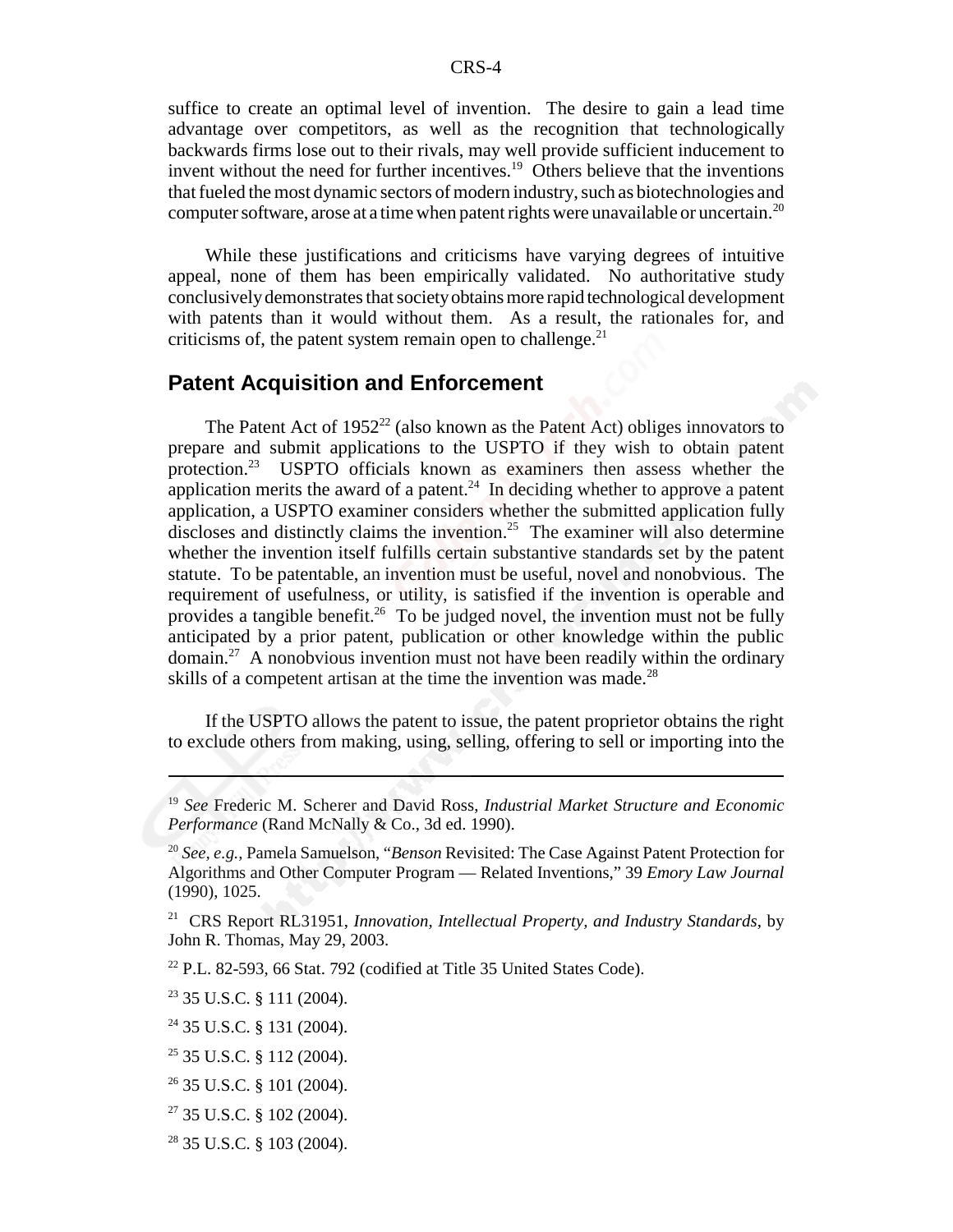United States the patented invention.<sup>29</sup> The term of the patent is ordinarily set at twenty years from the date the patent application was filed.<sup>30</sup> Patent title therefore provides inventors with limited periods of exclusivity in which they may practice their inventions, or license others to do so. The grant of a patent permits the inventor to receive a return on the expenditure of resources leading to the discovery, often by charging a higher price than would prevail in a competitive market.

Once the patent is issued, its proprietor bears responsibility for monitoring its competitors to determine whether they are using the patented invention or not. Patent owners who wish to compel others to observe their intellectual property rights must usually commence litigation in the federal district courts. The U.S. Court of Appeals for the Federal Circuit ("Federal Circuit") possesses exclusive national jurisdiction over all patent appeals from the district courts,<sup>31</sup> while the U.S. Supreme Court possesses discretionary authority to review cases decided by the Federal Circuit.32

# **Fundamentals of Marketing Exclusivity**

The U.S. government regulates the marketing of pharmaceuticals and agricultural chemicals in the interest of public health.<sup>33</sup> Under this regime, the developer of a new drug — known as its "sponsor" — must demonstrate that the product is safe and effective before it can be distributed to the public. This showing requires a sponsor to conduct both preclinical and clinical investigations of drugs that have not been previously tested.<sup>34</sup> In deciding whether to issue marketing approval or not, the FDA evaluates the test data that the sponsor submits in a so-called New Drug Application (NDA).

The FDA maintains the test data incorporated into a NDA in confidence.<sup>35</sup> In addition, because the required test data is ordinarily quite costly to generate, sponsors of new pharmaceuticals ordinarily do not disclose them to the public. Otherwise the

- 31 28 U.S.C. § 1295(a)(1) (2004).
- $32$  28 U.S.C. §1254(1) (2004).

33 CRS Report RL30989, *The U.S. Drug Approval Process: A Primer*, by Blanchard Randall IV.

<sup>34</sup> *See* G. Lee Skillington and Eric M. Solovy, "The Protection of Test and Other Data Required by Article 39.3 of the TRIPS Agreement," 24 *Northwestern Journal of International Law and Business* (2003), 1.

<sup>35</sup> See James T. O'Reilly, "Implications of International Drug Approval Systems on Confidentiality of Business Secrets in the U.S. Pharmaceutical Industry," 53 *Food & Drug Law Journal* (1998), 123.

<sup>29 35</sup> U.S.C. § 271(a) (2004).

 $30$  35 U.S.C. § 154(a)(2) (2004).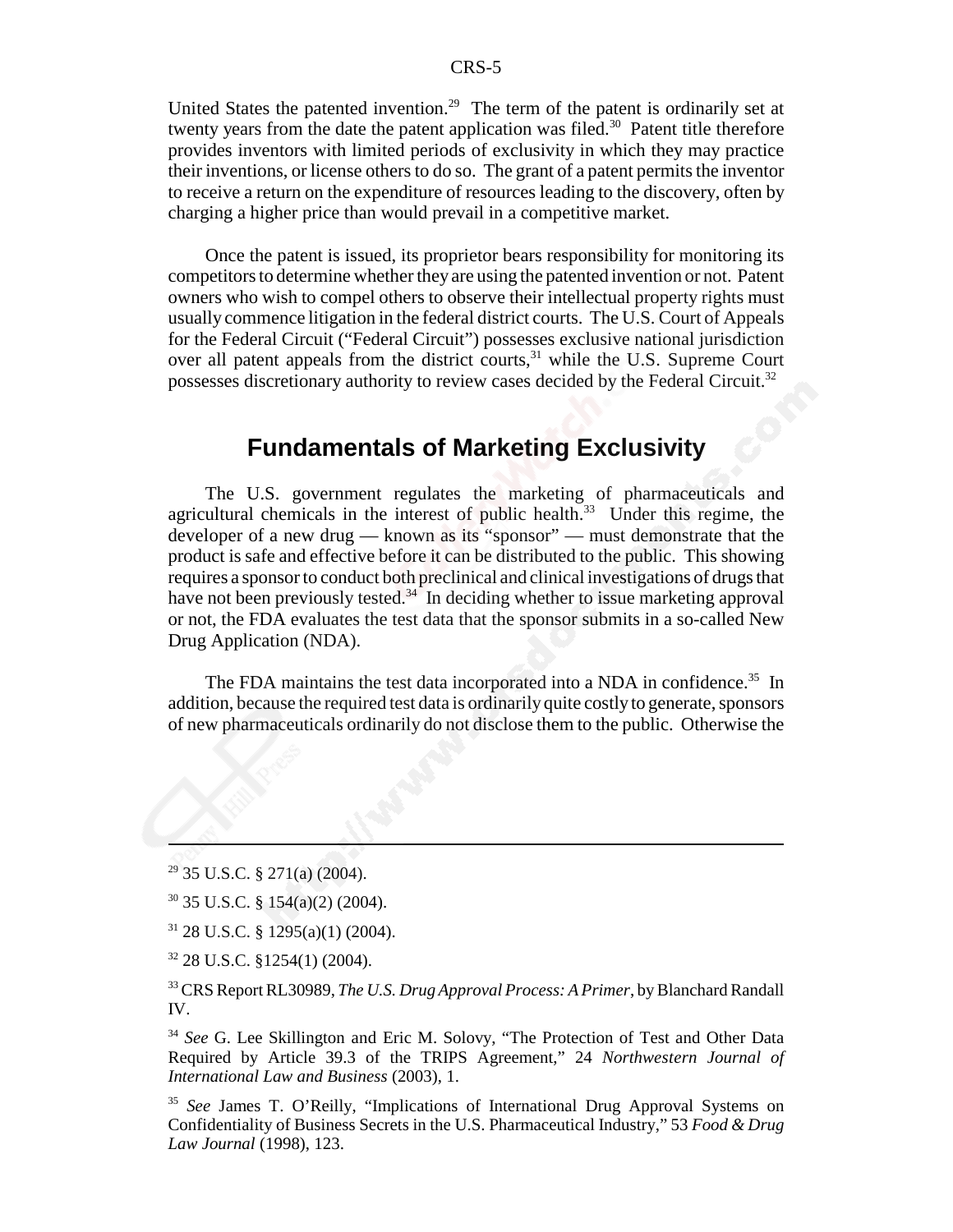sponsor's competitors could file their own NDAs using that test data, and thereby avoid the expenses of developing the information themselves.<sup>36</sup>

Prior to the introduction of the Hatch-Waxman Act, federal law contained no separate provisions addressing generic versions of brand-name drugs that the FDA had previously approved for marketing.<sup>37</sup> The result was that a would-be generic drug manufacturer had to file its own NDA in order to market its drug.<sup>38</sup> Some generic manufacturers could rely on published scientific literature demonstrating the safety and efficacy of the drug. Because these sorts of studies were not available for all drugs, however, not all generic firms could file these so-called paper NDAs.<sup>39</sup> Further, at times the FDA would request additional studies to address safety and efficacy questions that arose from experience with the drug following its initial approval.40 The result was that some generic manufacturers were forced to prove independently that their pharmaceuticals were safe and effective, even though their products were chemically identical to those of previously approved drugs.

Some commentators believed that the approval of a generic drug was a needlessly costly, redundant, and time-consuming process prior to the Hatch-Waxman Act.<sup>41</sup> These observers noted that although patents on important drugs had expired, manufacturers were not moving to introduce generic equivalents for these products due to the level of resource expenditure required to obtain FDA marketing approval.<sup>42</sup> As the introduction of generic equivalents often causes prices to decrease, the interest of consumers was arguably not being served through these observed costs and delays.43

<sup>38</sup> *See* James J. Wheaton, "Generic Competition and Pharmaceutical Innovation: The Drug Price Competition and Patent Term Restoration Act of 1984," 34 *Catholic University Law Review* (1986), 439.

<sup>39</sup> *See* Kristin E. Behrendt, "The Hatch-Waxman Act: Balancing Competing Interest or Survival of the Fittest?," 57 *Food & Drug Law Journal* (2002), 247.

<sup>40</sup> *Id.*

<sup>41</sup> *See, e.g.,* Justina A. Molzon, "The Generic Drug Approval Process," 5 *Journal of Pharmacy and Law* (1996) , 275 ("The Act streamlined the approval process by eliminating the need for [generic drug] sponsors to repeat duplicative, unnecessary, expensive and ethically questionable clinical and animal research to demonstrate the safety and efficacy of the drug product.").

<sup>42</sup> *See* Jonathon M. Lave, "Responding to Patent Litigation Settlements: Does the FTC Have It Right Yet?," 64 *University of Pittsburgh Law Review* (2002), 201 ("Hatch-Waxman has also increased the generic drug share of prescription drug volume by almost 130% since its enactment in 1984. Indeed, nearly 100% of the top selling drugs with expired patents have generic versions available today versus only 35% in 1983.").

<sup>36</sup> Rebecca S. Eisenberg, "Pharmaceutical Innovation and Cost: An American Dilemma," 5 *Yale Journal of Health Policy, Law & Ethics* (2005), 717.

<sup>&</sup>lt;sup>37</sup> See Alfred B. Engelberg, "Special Patent Provisions for Pharmaceuticals: Have They Outlived Their Usefulness?," 39 *Idea: Journal of Law and Technology* (1999), 389.

<sup>43</sup> *See, e.g.,* Henry Grabowski, *Health Reform and Pharmaceutical Innovation*, 24*Seton Hall Law Review* (1994), 1221 (noting that one "analysis of generic competition in the late 1980s (continued...)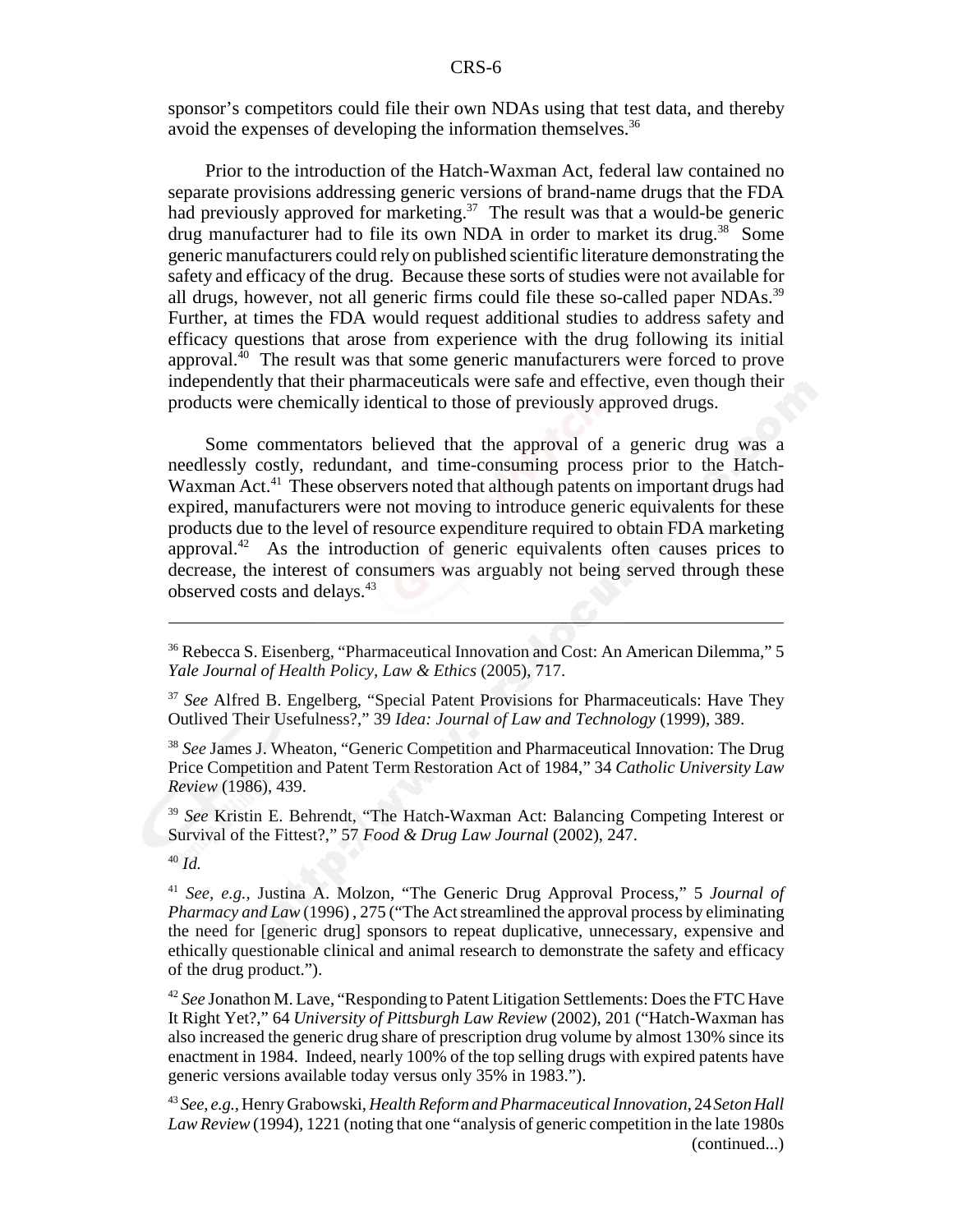In response to these concerns, the Hatch-Waxman Act created a new type of application for market approval of a drug. This application, termed an "Abbreviated New Drug Application" (ANDA), may be filed at the FDA.<sup>44</sup> An ANDA may be filed if the active ingredient of the generic drug is the bioequivalent of the approved drug. An ANDA allows a generic drug manufacturer to rely upon the safety and efficacy data of the original manufacturer. The availability of the ANDA mechanism often allows a generic manufacturer to avoid the costs and delays associated with filing a full-fledged NDA. ANDAs also allow a generic manufacturer, in many cases, to place its FDA-approved bioequivalent drug on the market as soon as any relevant patents expire.<sup>45</sup>

The Hatch-Waxman Act placed certain limits upon the ability of generic competitors to reference the data generated by the manufacturers of brand-name drugs. These limitations — termed marketing exclusivities — consist of a period of time during which a competitor's ability to obtain FDA permission to sell a generic version of a previously approved brand-name drug is restricted. The federal food and drug laws establish several different sorts of marketing exclusivities, relating to new chemical entities, new clinical studies, orphan drugs, and pediatric studies.<sup>46</sup> This report describes each of these marketing exclusivities below.

#### **New Chemical Entity Exclusivity**

The Hatch-Waxman Act established a five-year exclusivity that is available to drugs that qualify as a new chemical entity (NCE). The purpose of this "NCE exclusivity" is to encourage the development of innovative drug products that include an entirely new active ingredient (commonly termed the "active moiety"), in contrast to "me-too" drugs that incorporate chemical variants of previously known compounds. NCE exclusivity prevents a subsequent generic applicant from relying upon the data submitted by the innovative drug company during a five-year period. As a result, generic firms are precluded from relying upon this data for five years from the date of the approval of the NDA for that active moiety. $47$ 

A drug is judged to be an NCE if the FDA has not previously approved that drug's active ingredient.<sup>48</sup> The Hatch-Waxman Act expressly stipulates that a drug does not qualify as an NCE if it consists of the salt or ester of a previously approved

 $47$  21 U.S.C. §355(j)(5)(F)(ii) (2004).

<sup>48</sup> *See* 21 C.F.R. §314.108(a) (2004).

 $43$  (...continued)

found that generic prices decline on average to about one-third of the brand name's price within two years of initial market entry.").

 $44$  21 U.S.C. § 355(j)(1) (2004).

<sup>45</sup> *See, e.g.,* Sarah E. Eurek, "Hatch-Waxman Reform and Accelerated Entry of Generic Drugs: Is Faster Necessarily Better?," 2003 *Duke Law and Technology Review* (Aug. 13, 2003), 18

<sup>46</sup> *See generally* Elizabeth H. Dickinson, "FDA's Role in Making Exclusivity Determinations," 54 *Food & Drug Law Journal*. 195 (1999).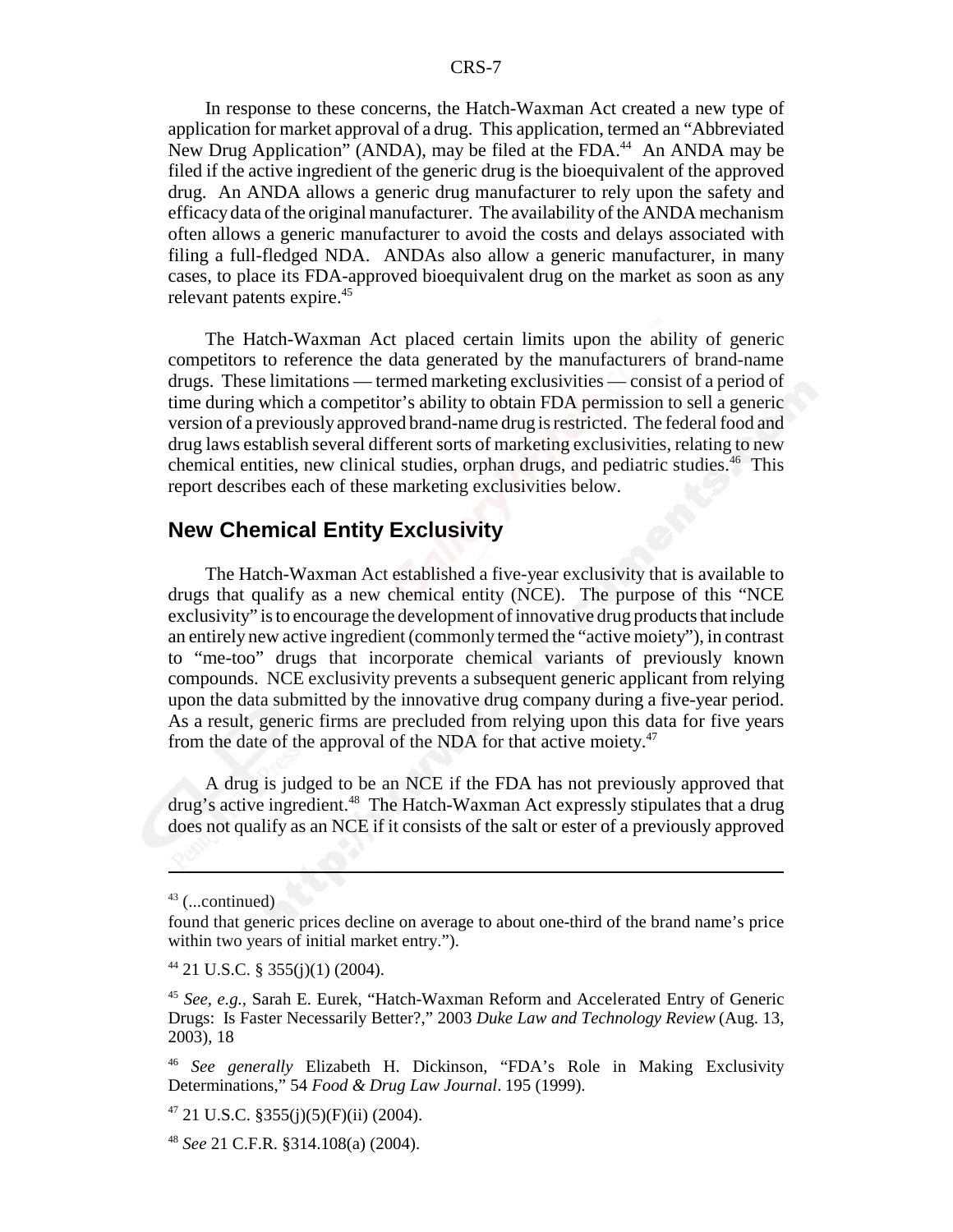active ingredient.<sup>49</sup> During that five-year period of NCE exclusivity, the FDA may not accept a generic drug company's application to market a drug product containing the same active moiety protected under the NCE exclusivity. This prohibition holds even if these applications are directed toward a different use, dosage form, or ester or salt of the active ingredient.<sup>50</sup> NCE exclusivity does not preclude the FDA from accepting an application submitted by an entity that has performed all the required preclinical and clinical studies itself.<sup>51</sup>

The Hatch-Waxman Act allows the five-year term of NCE exclusivity to be decreased to four years under one circumstance. If the NDA holder owns patents that the generic applicant believes are invalid or not infringed, then the generic applicant is allowed to file its application one year early — upon the expiration of four, rather than five years from the date the NDA was approved.<sup>52</sup> The apparent purpose of this provision is to allow additional time for brand-name and generic pharmaceutical firms to put their patent affairs in order prior to generic marketing.

The practical effect of NCE exclusivity is to restrict a potential generic manufacturer from bringing a product to market for five years plus the length of the FDA review of the generic application.<sup>53</sup> If, for example, the FDA requires two years to approve a particular generic application, the real-world impact of the NCE exclusivity has been seven years of protection. In this respect NCE exclusivity operates differently from other forms of FDA-administered exclusivities. These exclusivities generally prevent the FDA from approving applications, rather than accepting them in the first instance.<sup>54</sup>

## **New Clinical Study Exclusivity**

In order to encourage improvements upon drugs that are already in use, the Hatch-Waxman Act also provided for a three-year new clinical study exclusivity period. New clinical study exclusivity may be awarded with respect to either an  $NDA<sup>55</sup>$  or supplemental  $NDA<sup>56</sup>$  that contains reports of new clinical studies conducted by the sponsor that are essential to FDA approval of that application. The FDA has granted new clinical study exclusivity for such changes as new dosage

<sup>53</sup> *See* Marvin M. Goldenberg, "Medicare and the New Generic Drug Legislation," 29 *Pharmacy and Therapeutics* no. 2 at 89, 90 (Feb. 2004).

54 Dickinson, *supra* note 46, at 200.

 $55$  21 U.S.C. §355(j)(5)(F)(iii) (2004).

56 21 U.S.C. §355(j)(5)(F)(iv) (2004).

 $49$  21 U.S.C. § 355(j)(5)(F) (2004).

 $50$  21 U.S.C. §355(j)(5)(F) (2004).

<sup>51</sup> Dickinson, *supra* note 46, at 200.

 $52$  21 U.S.C. §355(j)(5)(F)(ii) (2004). Stated in more technical terms, a generic firm may file a paragraph IV application with respect to an NCE four years after the approval date of the NDA.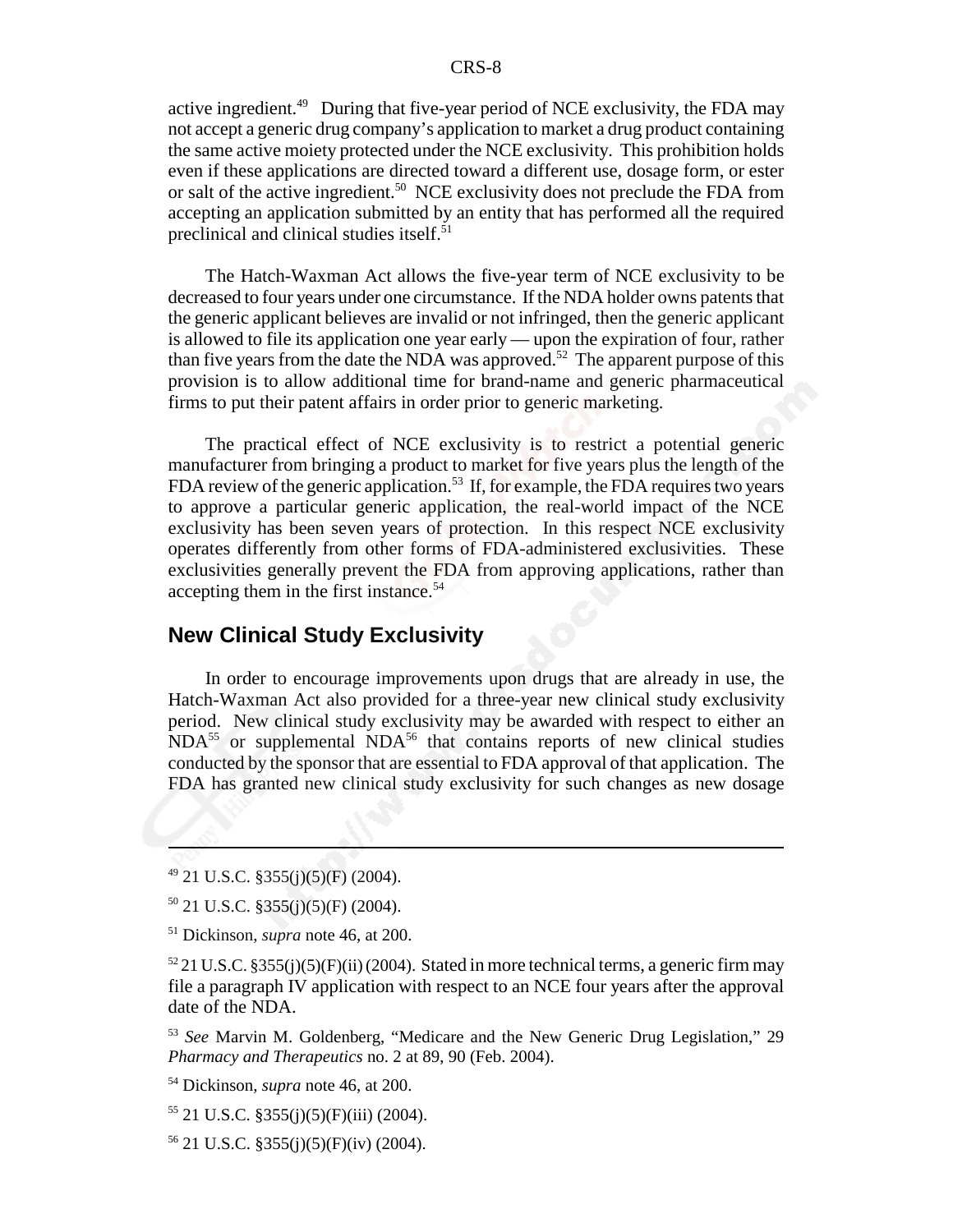forms, new indications, or for a switch from prescription to over-the-counter status for the drug.<sup>57</sup>

The Hatch-Waxman Act imposes four requirements that an investigation must fulfill in order to qualify for new clinical study exclusivity.<sup>58</sup> First, the study must be new, in that it could not have been previously used for another FDA drug approval proceeding. Second, the study must be a clinical study on humans, as compared to a preclinical study, and not a bioavailability or bioequivalence study.59 Third, the study must have been "conducted or sponsored" by the applicant. FDA regulations stipulate that an applicant that has provided "substantial support" for the investigation fulfills this requirement.<sup>60</sup> The statement of a certified public accountant that the applicant provided 50 percent or more of the cost of conducting the study qualifies as substantial support, and the FDA will also entertain explanations of why the applicant should be considered to have "conducted or sponsored" the study if the applicant provided less than half of the funding for that study. $61$ 

Finally, the study must be "essential to the approval" of the application or supplement. The FDA has defined the term "essential to approval" as meaning "that there are no other data available that could support approval of the application."<sup>62</sup> A study that provides useful background information, but is not essential to approving the change in the drug, does not provide sufficient basis for an FDA award of new clinical study exclusivity.63

In contrast to NCE exclusivity, new clinical study exclusivity does not prevent the FDA from accepting a generic application with respect to the drug. If the new clinical study exclusivity continues to bar the issuance of marketing approval at the close of FDA review, the FDA will issue a tentative approval for the generic product that will become effective once the new clinical study exclusivity has run its course.<sup>64</sup>

In addition, new clinical study exclusivity only applies to the use of the product that was supported by the new clinical study.<sup>65</sup> If, for example, the new studies support a new indication or dosage form of the previously approved ingredient, then the three-year exclusivity applies only to that particular use or dosage form. The

- <sup>61</sup> *Id.*
- <sup>62</sup> *Id.*

<sup>57</sup> Dickinson, *supra* note 46, at 201.

<sup>58 21</sup> U.S.C. §355(j)(5)(F)(iii)-(iv) (2004).

<sup>59</sup> *See* 21 C.F.R. §314.108(a) (2004).

<sup>60</sup> *Id.*

<sup>63</sup> *See* Upjohn Co. v. Kessler, 938 F. Supp. 439 (W.D. Mich. 1996).

<sup>64</sup> *See* Dickinson, *supra* note 46, at 201.

<sup>65</sup> *See* Junod, *supra* note 4, at 500.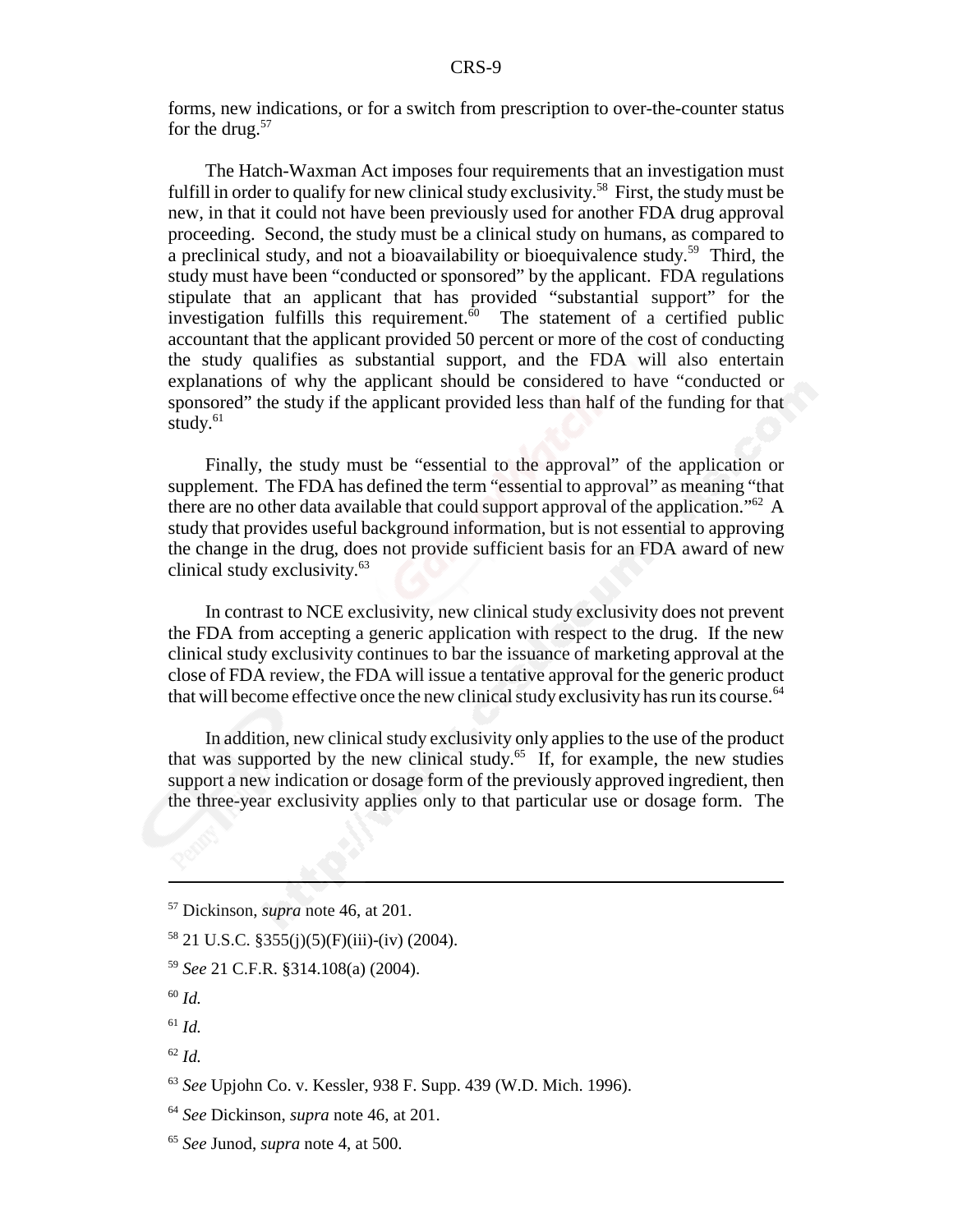FDA is not barred from approving a generic drugs for other indications or dosage forms.<sup>66</sup>

A drug product may be subject both to NCE exclusivity and new clinical study exclusivity during the life of that product. Commonly, a new drug will initially enjoy a five-year NCE exclusivity. Later in the life of that product, the sponsor of the drug may perform additional clinical trials to qualify the drug for additional three-year exclusivities.<sup>67</sup>

As with NCE exclusivity, new clinical study exclusivity does not preclude the FDA from approving a full NDA. If the sponsor of that subsequent NDA has performed all the required preclinical and clinical studies itself, the FDA may approve the NDA without regard to the new clinical trial exclusivity.<sup>68</sup>

## **Pediatric Exclusivity**

Brand-name firms may qualify for a six-month pediatric exclusivity upon the completion of studies on the effects of a drug upon children.<sup>69</sup> This six-month period begins on the date that the existing patent or data exclusivity protection on the innovator drug would otherwise expire.<sup>70</sup> Pediatric exclusivity extends to any drug product with the same active ingredient (also known as the drug's "active moiety").<sup>71</sup> The purpose of the pediatric marketing exclusivity is to improve the availability of appropriate pediatric labeling on drug products.<sup>72</sup>

Congress first established pediatric marketing exclusivities with the Food and Drug Administration Modernization Act of 1997 (FDAMA).<sup>73</sup> Although the FDAMA included a sunset provision effective January 1, 2002,74 Congress subsequently reauthorized these provisions in the Best Pharmaceuticals for Children Act (BPCA) in 2002.<sup>75</sup> In turn, the BPCA sunsets on October 1, 2007, although it is of course subject to future legislative extensions.76

<sup>66</sup> *See* Thomas J. Parker *et al.*, "FDA Marketing Exclusivity for Single Enantiomers of Previously Approved Racemates," 15 *Journal of Proprietary Rights* (Jan. 2003), no. 1 at 8.

<sup>67</sup> *See* Junod, *supra* note 4, at 489.

<sup>68</sup> Dickinson, *supra* note 46, at 200.

<sup>69 21</sup> U.S.C. §355a (2004).

<sup>70 21</sup> U.S.C. §355a (2004).

<sup>71 21</sup> U.S.C. §355a(b) (2004); Dickinson, *supra* note 46, at 203.

<sup>72</sup> *See* Karena J. Cooper, "Pediatric Marketing Exclusivity — As Altered by the Best Pharmacueticals for Children Act of 2002," 58 *Food & Drug Law Journal* (2002), 519.

<sup>73</sup> P.L. 105-115, 111 Stat. 2296, at §11 (1997) (introducing 21 U.S.C. §355a).

<sup>74</sup> *Id.* (introducing 21 U.S.C. §355a(j)).

<sup>75</sup> P.L. 107-109, 115 Stat. 1408 (2002).

<sup>76</sup> *Id.* at §8 (codified at 21 U.S.C. §355a(n)).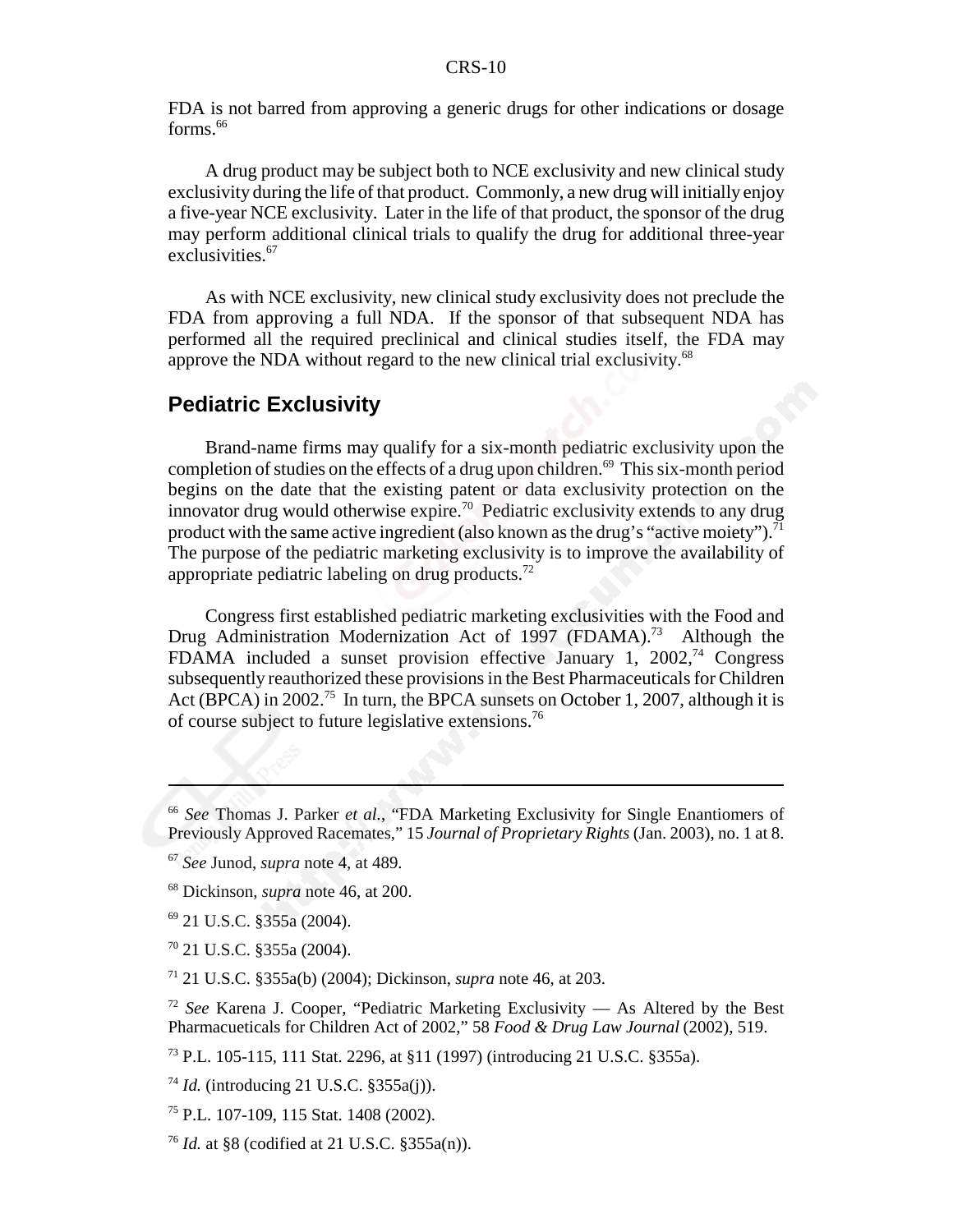In enacting the FDAMA and BPCA, Congress responded to concerns that many FDA-approved drugs had not yet been clinically tested upon children. Investigations upon a pediatric population tends to raise a number of complexities, including issues of informed consent, the changes that occur in children as they grow, and the inability of children to describe accurately the effect of a medication. As a result, most drugs are tested solely upon adults. By establishing a pediatric marketing exclusivity, Congress hoped to encourage additional pediatric testing, which in turn could allow medications to be labeled for use by children.<sup>77</sup>

Pursuant to the FDAMA and BPCA, the FDA issues written requests to NDA applicants and holders to perform pediatric studies with respect to the drug. An FDA written request contains such information as the indications and the number of patients to be studied, the labeling that may result from such studies, the format of the report to be submitted to the FDA, and the timeframe for completing the studies. Response to this written request is wholly voluntary. If the innovative drug company submits a report to the satisfaction of the FDA, however, then it will be awarded the six-month pediatric marketing exclusivity.<sup>78</sup>

Notably, the food and drug laws do not condition pediatric exclusivity upon the success of the study. The six-month marketing exclusivity period may be obtained whether or not the study successfully demonstrates safety and effectiveness in children. Thus, the FDAMA and BPCA were merely intended to create incentives for drug sponsors to conduct research and submit their results to the FDA.

The effect of a pediatric exclusivity is to extend the approved manufacturer's existing patent or marketing exclusivity protection for an additional six months.<sup>79</sup> Note that pediatric exclusivity does not actually extend the term of a patent; rather, it is a marketing exclusion administered by the FDA.

#### **Orphan Drug Exclusivity**

In 1982, Congress enacted the Orphan Drug  $Act^{80}$  in order to encourage firms to develop pharmaceuticals to treat rare diseases and conditions.<sup>81</sup> Such drugs are

 $78$  21 U.S.C. §355a(b) (2004).

<sup>79</sup> *Id.*

 $80$  Orphan Drug Act, P.L. 97-414, 96 Stat. 2049 (1982) (codified as amended at 21 U.S.C. §§ 360aa-360ee (2000), 26 U.S.C. § 45C (2000), 42 U.S.C. § 236 (2000)).

<sup>77</sup> *See* Lauren Hammer Breslow, "The Best Pharmaceuticals for Children Act of 2002: The Rise of the Voluntary Incentive Structure and Congressional Refusal to Require Pediatric Testing*,"* 40 *Harvard Journal on Legisilation* (2003), 133*;* Michael S. Labson*,* "Pediatric Priorities: Legislative and Regulatory Initiatives to Expand Research on Use of Medicines in Pediatric Patients," 6 *Journal of Health Care Law & Policy* (2002), 34; Karl R. Karst, "Pediatric Testing of Prescription Drugs: The Food and Drug Administration's Carrot and Stick for the Pharmaceutical Industry," 49 *American University Law Review* (2000), 739.

<sup>81</sup> *See*, e.g., Gary A. Pulsinelli, "The Orphan Drug Act: What's Right With It," 15 *Santa Clara Computer & High Technology Law Journal* (1999), 299; Li-Hsien Rin-laures, (continued...)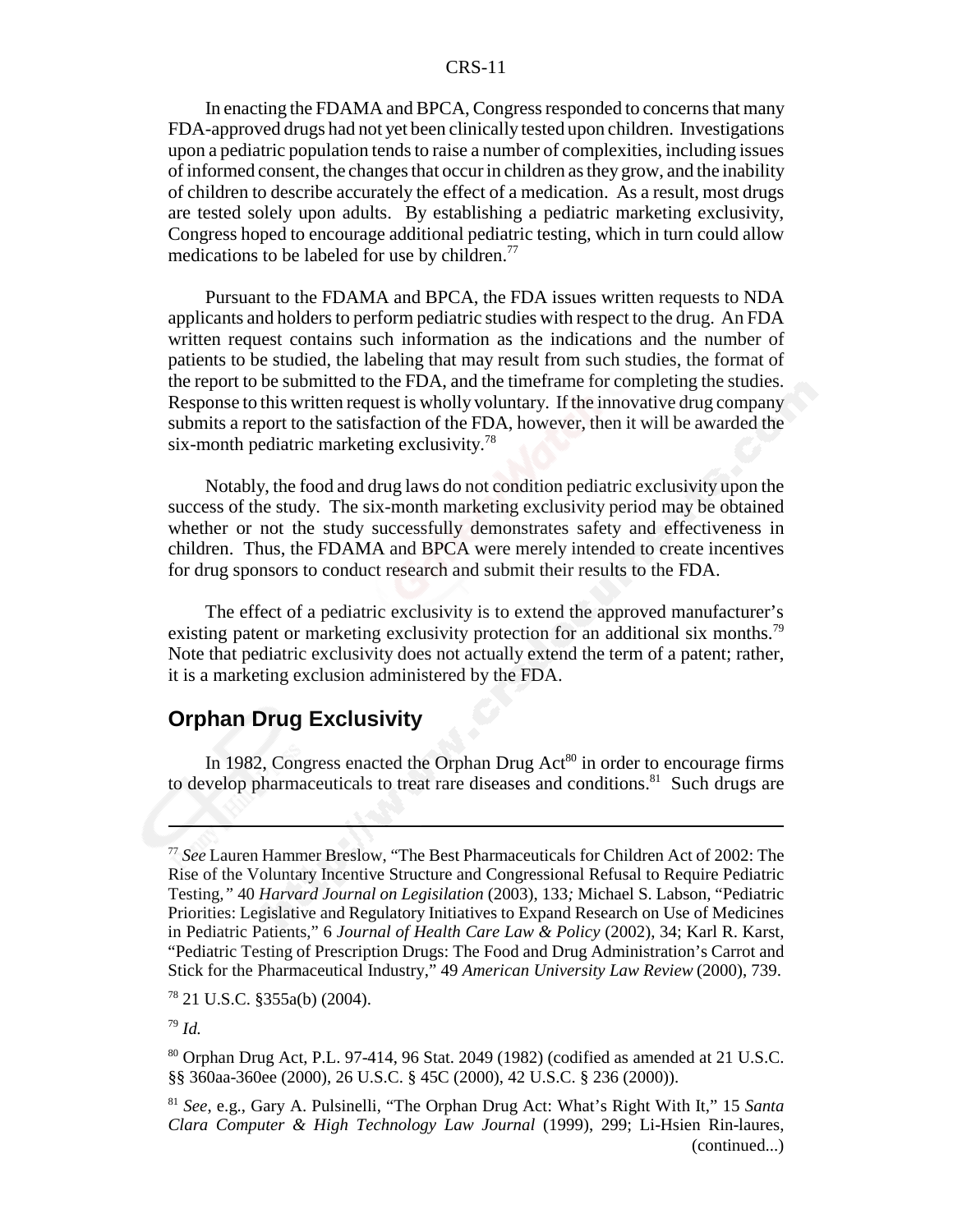called "orphan drugs" because firms may lack the financial incentives to sponsor products to treat small patient populations.82 Congressional encouragement takes a number of forms under the Orphan Drug Act, including FDA protocol assistance,<sup>83</sup>  $\text{tax breaks},^{84}$  and a grants program through which researchers may compete for grants to conduct clinical trials to support the approval of orphan drugs.<sup>85</sup>

The most commercially significant of all of these benefits is a seven-year term of orphan drug marketing exclusivity.86 This period commences from the date the FDA issues marketing approval on the drug. $87$  The original version of the Orphan Drug Act extended marketing approval only to drugs that were not patented. However, Congress amended the statute in 1985 to provide for marketing exclusivity both for patented and unpatented products.<sup>88</sup>

Orphan drug marketing exclusivity applies only to the indication for which the drug is approved. As a result, the FDA could approve a second application of the same drug for a different use. The FDA cannot approve the same drug made by another manufacturer for the same use, however, unless the original sponsor approves or the original sponsor is unable to provide sufficient quantities of the drug to the market.<sup>89</sup>

As originally enacted, the Orphan Drug Act defined an orphan drug as one for which there was no "reasonable expectation that the cost of developing . . . will be recovered from sales in the United States of such drug."90 In 1984, Congress changed the definition to its present form.<sup>91</sup> Currently, in order to qualify for orphan drug status, the drug must treat a rare disease or condition (1) affecting less than 200,000 people in the United States, or (2) affecting more than 200,000 people in the United States, but for which there is no reasonable expectation that the sales of the drug

 $81$  (...continued)

*<sup>&</sup>quot;*Recent Developments Concerning the Orphan Drug Act," 4 *Harvard Journal of Law and Technology* (1991), 269. The Orphan Drug Act also applies to varying degrees to biologics and medical devices, which, along with drugs, are commonly termed "orphan products."

<sup>82</sup> *See, e.g.,* David B. Clissold, "Prescription for the Orphan Drug Act: The Impact of the FDA's 1992 Regulations and the Latest Congressional Proposals for Reform," 50 *Food & Drug Law Journal* (1995), 125.

<sup>83 21</sup> U.S.C. §360aa (2004).

<sup>84 26</sup> U.S.C. § 45C (2004).

<sup>85 21</sup> U.S.C. §360ee (2004).

<sup>86 21</sup> U.S.C. §360cc (2000).

<sup>87</sup> *Id.*

<sup>88</sup> Orphan Drug Amendments of 1985, P.L. 99-91, 99 Stat. 387 (1985).

<sup>89 21</sup> U.S.C. § 360cc(b) (2004).

<sup>90</sup> Orphan Drug Act, P.L. 97-414, § 526(a)(2), 96 Stat. 2049 (1982) (codified as amended at 21 U.S.C. § 360bb(a)(2) (2000)).

<sup>&</sup>lt;sup>91</sup> Health Promotion and Disease Prevention Amendments of 1984, P.L. 98-551, 98 Stat. 2815 (1984).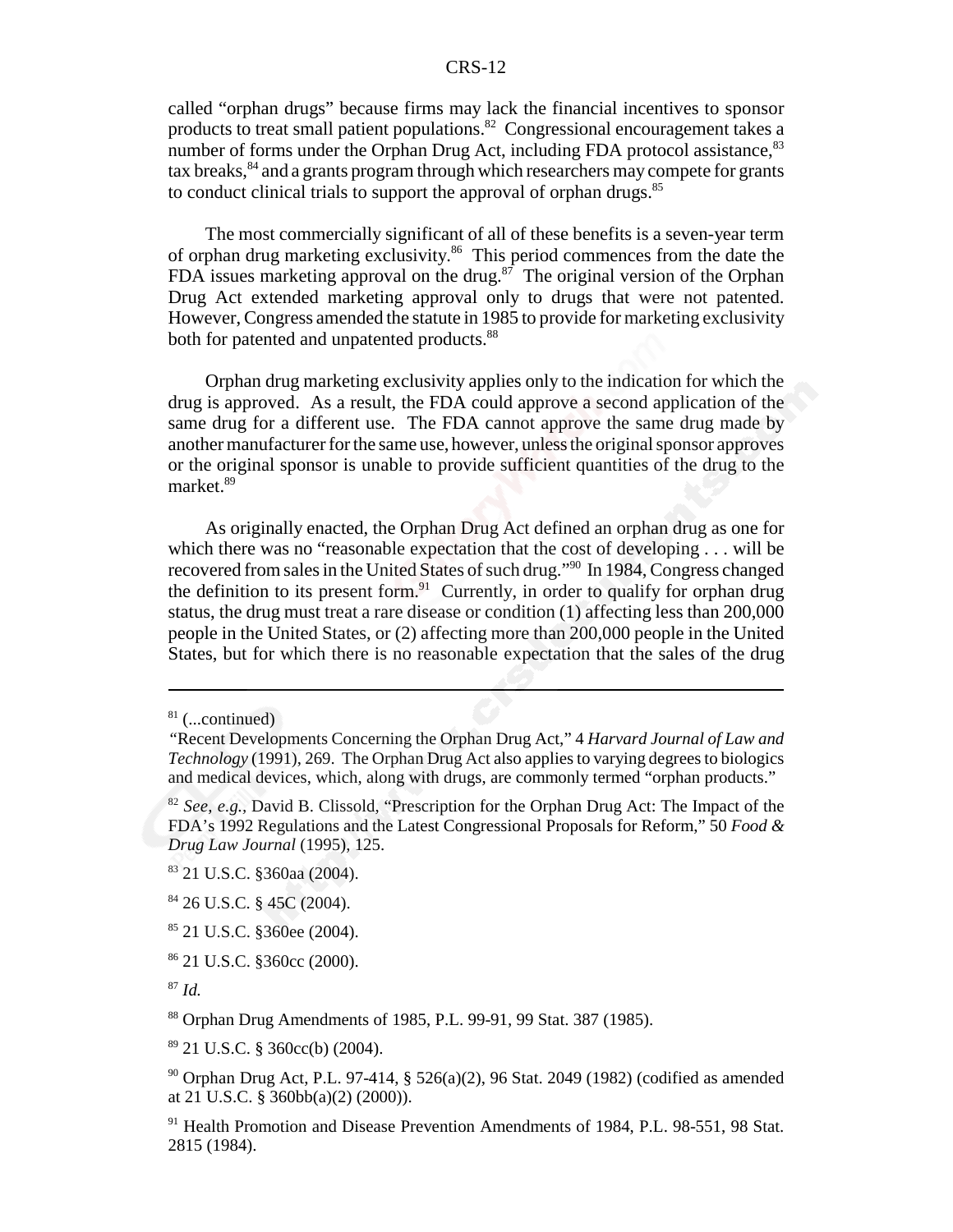would recover the costs.<sup>92</sup> As can be appreciated, the effect of this change was to allow drug sponsors to avoid making a showing of unprofitability if the target population consisted of less than 200,000 persons.

The original version of the Orphan Drug Act allowed a sponsor to request orphan drug status at any time prior to FDA marketing approval. Congress amended the statute in 1988, however, to require that the sponsor make this designation request prior to the submission of an application for marketing approval.<sup>93</sup>

Pediatric exclusivity may also extend the period of marketing exclusivity enjoyed by an orphan drug. If a product is subject to both orphan drug marketing exclusivity and pediatric exclusivity, the total period of exclusivity is therefore seven years, six months.<sup>94</sup>

## **Innovation Policy Issues**

Two decades of experience with the Hatch-Waxman Act have resulted in diverse opinions concerning the system of incentives for innovation within the pharmaceutical industry. As pharmaceutical firms may obtain patents from the USPTO, some observers question the need for the FDA to grant marketing exclusivities as well.<sup>95</sup> Other observers essentially take the opposite view, asserting that the marketing exclusivities available under U.S. law should be lengthened to match European standards.<sup>96</sup> Issues have also arisen with respect to the use of marketing exclusivities to encourage the private sector to develop bioterrorism countermeasures, as well as whether other nations are obligated by World Trade Organization (WTO) agreements to grant marketing exclusivities similar to U.S. law. This report reviews these issues in turn.

#### **Policy Justifications for Marketing Exclusivities**

Several scholarly commentators have called into question the viability of FDA marketing exclusivities. They have explained that the developer of a NCE will ordinarily be able to obtain a patent covering the product itself. In addition, the sponsor of new clinical studies may be able to procure patents covering any new methods of medical treatment that these studies reveal. Further, marketing exclusivities most often run concurrently with, but expire prior to, patents covering the approved pharmaceutical. As a result, the practical effect of these marketing exclusivities is to award exclusive rights for discoveries that could not fulfill the

 $92$  21 U.S.C. §360bb(a)(2) (2004).

 $93$  Orphan Drug Amendments of 1988, P.L. 100-290, 102 Stat. 90 (1988) (codified as amended at 21 U.S.C. § 360bb(a)(1) (2000)).

 $94$  21 U.S.C. §355a(b)(1)(B) (2004).

<sup>95</sup> Eisenberg, *supra* note 12.

<sup>96</sup> Junod, *supra* note 4.

<sup>97</sup> Junod, *supra* note 4.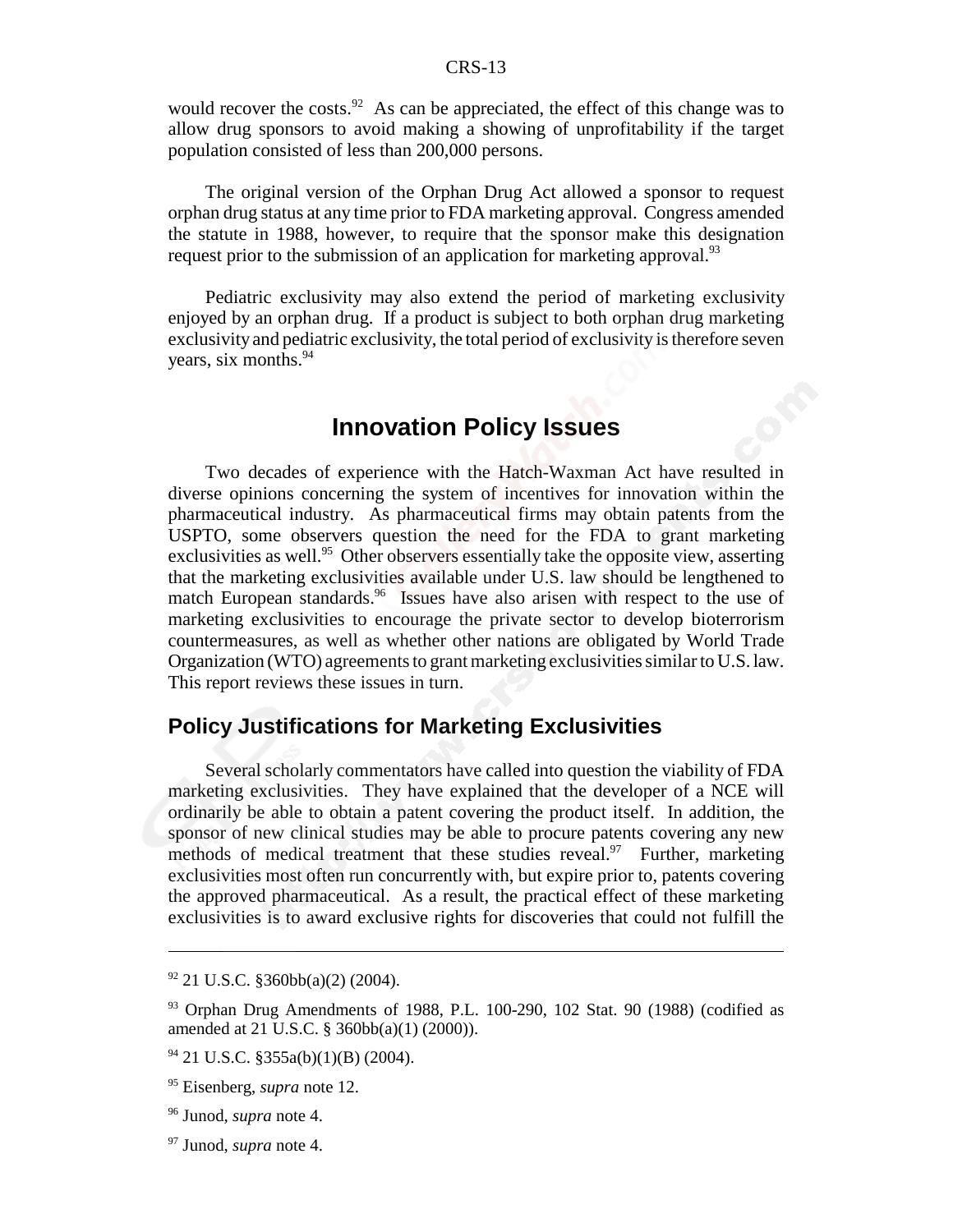requirements of the Patent Act.<sup>98</sup> The justification for the award of patent-like protections for such "sub-patentable" inventions is, in the view of some observers, not particularly clear.<sup>99</sup>

On the other hand, some commentators believe that NCE and new clinical study exclusivities have an important policy role to play in pharmaceutical innovation. For example, new clinical study exclusivity may provide important incentives for pharmaceutical firms that the patent system does not. Rebecca Eisenberg, a member of the law faculty of the University of Michigan, observes that patent protection "does a better job of motivating the development of the initial R&D that is necessary to bring new products to market then it does of motivating the development of new information about old drugs."100 This situation is due to the generally limited scope of patents resulting from new clinical studies. Usually such patents are limited to new methods of medical treatment that are discovered for a known product, and thus are commonly of diminished impact upon competitors in comparison with that cover drug products themselves. Under this view, new clinical study exclusivities provide needed incentives for pharmaceutical firms to continue to develop new information regarding approved drugs. It should be appreciated, however, that new clinical study exclusivity applies only to the use of the product that was supported by the new clinical study — and, in particular, not to uses of the drug that were already known — and as a result it may also be of less value in the marketplace than NCE exclusivity.101

In addition, the availability of NCE exclusivity may encourage more dramatic innovation than does the patent system. Compounds that are similar to known pharmaceuticals may nonetheless be patented in appropriate circumstances. Because all patented compounds are subject to the same term and scope of protection, patented "me too" drugs are subject to the same entitlements under the Patent Act as more dramatic advances. The availability of NCE exclusivity may therefore provide pharmaceutical firms with additional incentives to engage in more ambitious research and development efforts. NCE exclusivity may also be justified by the additional expenses an innovative pharmaceutical firm must bear not just to identify a promising new pharmaceutical, but also to shepherd it through the costly and timeconsuming FDA marketing approval process.

With respect to pediatric and orphan drug exclusivity, certain critics believe that they have led to higher drug prices without a corresponding benefit to the public.<sup>102</sup> They believe that the pediatric exclusivity creates a windfall for brand-name pharmaceutical companies, which in some cases may obtain far greater revenues

<sup>98</sup> Eisenberg, *supra* note 12.

<sup>99</sup> *See* Mark D. Janis, "Second Tier Patent Protection," 40 *Harvard International Law Journal* (1999), 151.

<sup>100</sup> Eisenberg, *supra* note 12.

<sup>101</sup> Thomas, *supra* note 3, at 353.

<sup>&</sup>lt;sup>102</sup> The views of these critics are presented in Robert Steinbrook, "Testing Medications in Children," 347 *New England Journal of Medicine* iss. 18 at 1462 (Oct. 31, 2002), and "House Panel Acts on Pediatric Testing," 55 *Medicine & Health* iss. 36 at 5 (Oct. 8, 2001).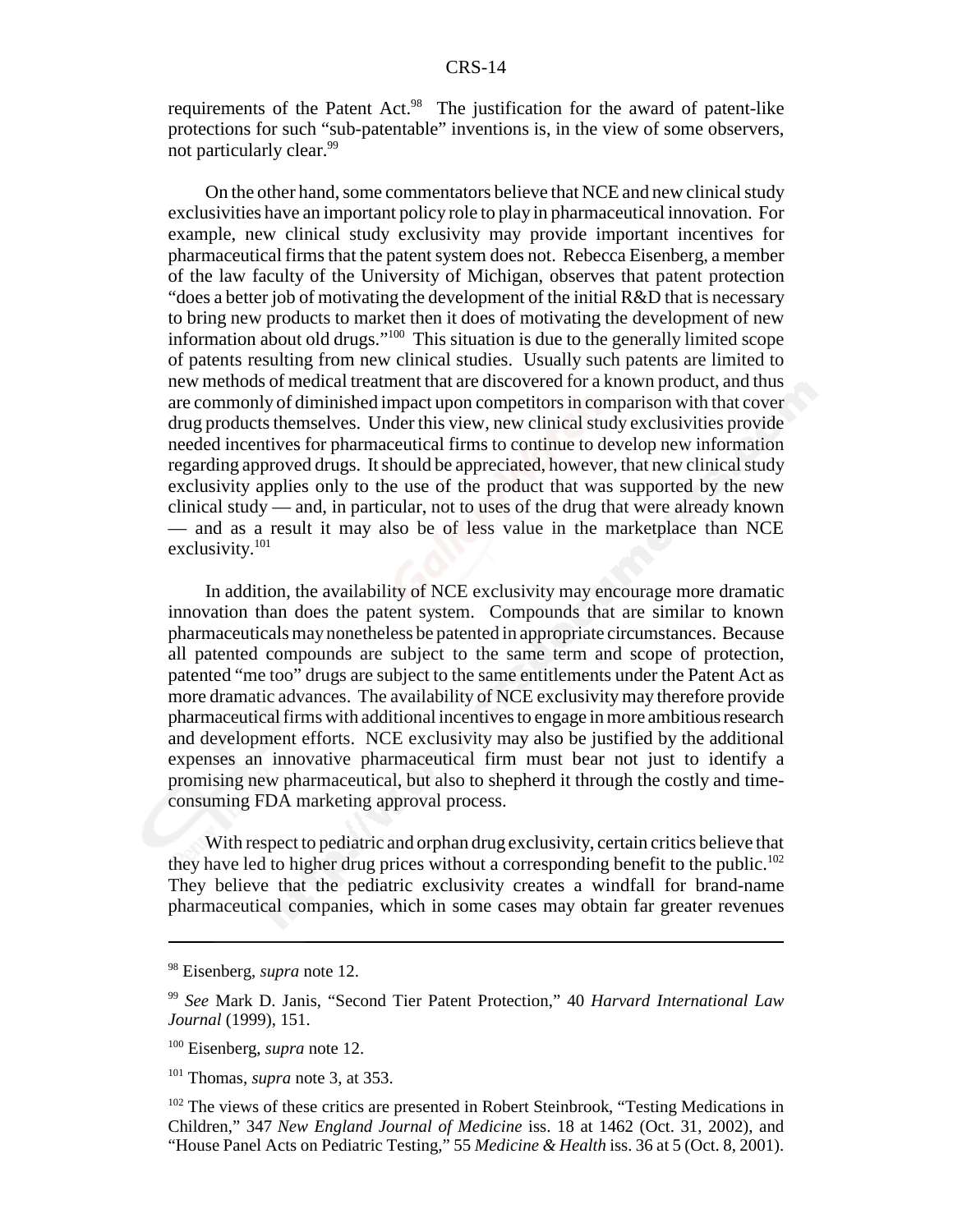through six months of marketing exclusivity than they expended on their pediatric studies. Other observers take a more positive view, going so far to describe the pediatric exclusivity as "one of the most extraordinarily successful federal initiatives that has ever been accomplished for children."103

Detractors of orphan drug exclusivity contend that because the statute relies upon a market-oriented strategy to promote drug development, it had resulted in high drug prices.<sup>104</sup> Perhaps motivated by these concerns, the 101<sup>st</sup> Congress passed legislation that allowed for shared orphan drug marketing exclusivity, and terminated orphan drug marketing exclusivity altogether if the prevalence of the disease increased to more than 200,000 people in the United States.<sup>105</sup> President George H.W. Bush pocket vetoed this legislation in 1990, however, believing that this legislation would "discourage development of desperately needed orphan drugs."<sup>106</sup> On the other hand, some observers note that the Orphan Drug Act has coincided with a large increase in the number of pharmaceuticals available to treat rare diseases and conditions.107

#### **The Term of Marketing Exclusivities**

Although some commentators believe that marketing exclusivities are inappropriate or unnecessary, others assert that current U.S. terms of marketing exclusivity fall short of international standards and should be lengthened. In this regard, U.S. law is often contrasted with the substantially longer terms of marketing exclusivity available within the European Union. A European Union law enacted in 2004, which applies to new drugs seeking marketing authorization after October 30,  $2005$ ,  $^{108}$  provides a so-called  $8+2+1$  standard for innovative pharmaceuticals. Under this standard, a generic firm cannot submit the European version of an ANDA until eight years have passed following the award of marketing approval for the so-called

<sup>&</sup>lt;sup>103</sup> Richard Gorman, Testimony Before the House of Representatives Committee on Energy and Commerce, Subcommittee on Health (May 3, 2001) (available at [http://www.aap.org/advocacy/washing/Testimony\_303\_gorman.htm]). Dr. Gorman was affiliated with the American Academy of Pediatrics at the time of his testimony.

<sup>104</sup> *See, e.g.*, Anticompetitive Abuse of the Orphan Drug Act: Invitation to High Prices: Hearings Before the Subcomm. on Antitrust, Monopolies & Business Rights of the Senate Comm. on the Judiciary, 102d Cong., 2d Sess. 198 (1992).

<sup>&</sup>lt;sup>105</sup> Orphan Drug Amendments Act of 1990, H.R. 4638.

<sup>106</sup> Memorandum of Disapproval, H.R. 4638, 137 CONG. REC. H74 (Jan. 3, 1991).

<sup>107</sup> *See* U.S. Food and Drug Administration, Office of Orphan Drugs Development (available at [http://www.fda.gov/orphan/index.htm]). *See, e.g.,* David Duffied Rohde, "The Orphan Drug Act: An Engine of Innovation? At What Cost?," 55 *Food & Drug Law Journal* (2000), 125; Robert A. Bohrer & John T. Prince, "A Tale of Two Proteins: The FDA's Uncertain Interpretation of the Orphan Drug Act," 12 *Harvard Journal of Law & Technology* (1999); 365; John J. Flynn, "The Orphan Drug Act: An Unconstitutional Exercise of the Patent Power," 1992 *Utah Law Review* 389.

<sup>108</sup> Council Directive 2004/27/EC, Art. 10, 2004 O.J. (L 136) 34.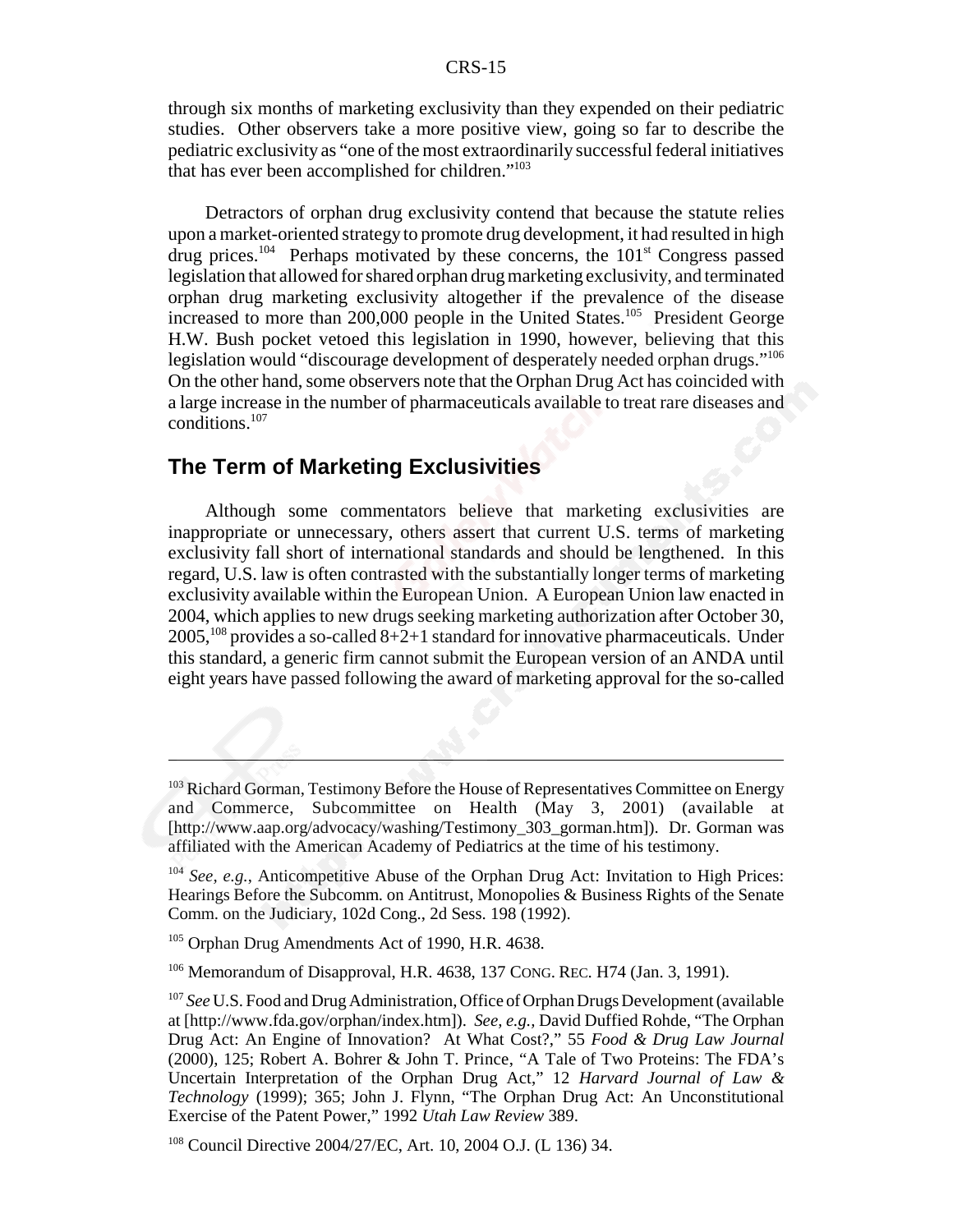reference medicinal product.<sup>109</sup> However, marketing approval cannot be awarded until ten years have elapsed from the date of first marketing authorization.<sup>110</sup>

This ten-year period can be extended by one additional year if the drug's sponsor obtains marketing approval for a new therapeutic indication. The new indication must "bring significant clinical benefit in comparison with existing therapies."<sup>111</sup> The "+1" provision is analogous to the three-year new clinical trial exclusivity available in the United States, although important distinctions exist. Only new therapeutic indications are entitled to an additional year of protection. Unlike the United States, new strengths, dosage forms, routes of administration are not entitled to protection. In Europe, the drug's sponsor obtains only a single one-year extension, even if it obtains marketing approval for multiple new uses.<sup>112</sup> In further contrast to the United States, the one-year period is effective against all uses of the drug, both old and new. $^{113}$ 

Some commentators believe that levels of marketing exclusivity available under the Hatch-Waxman Act should be extended to levels of protection prevailing in Europe. As explained by attorney Valerie Junod, supporters of this view "contend that the U.S. pharmaceutical industry suffers from a competitive disadvantage because drugs sold in the United States benefit from a much shorter five-year exclusivity period" in comparison with the "ten-year period of European data protection."<sup>114</sup> One of the original sponsors of the Hatch-Waxman Act, Senator One of the original sponsors of the Hatch-Waxman Act, Senator Orrin Hatch, has also stated:

[T]he Hatch-Waxman Act provides for five years of marketing exclusivity for all new chemical entity drugs, independent of patent protection. In contrast, it is my understanding that most European nations . . . have adopted a 10-year data exclusivity rule. Why not consider harmonizing and move to the European standard for this important information which, but for Hatch-Waxman, would be considered proprietary information?<sup>115</sup>

Further consideration of this proposal would focus upon factors such as the need for non-patent incentives for the development of chemical entities, the value of harmonization of the laws of the United States and its leading trading partners, and the effect this proposal would have upon the availability of generic competition.

<sup>111</sup> *Id.*

 $109$  Council Directive 2004/27/EC at Art. 10,  $\P$ 1.

<sup>110</sup> *Id.*

<sup>112</sup> *See* Junod, *supra* note 7, at 513.

<sup>113</sup> *Id.*

<sup>114</sup> *Id.* at 501.

<sup>115</sup> Pharmaceutical Research and Development, 148 *Cong. Rec.* S7875-02 (Aug. 1, 2002).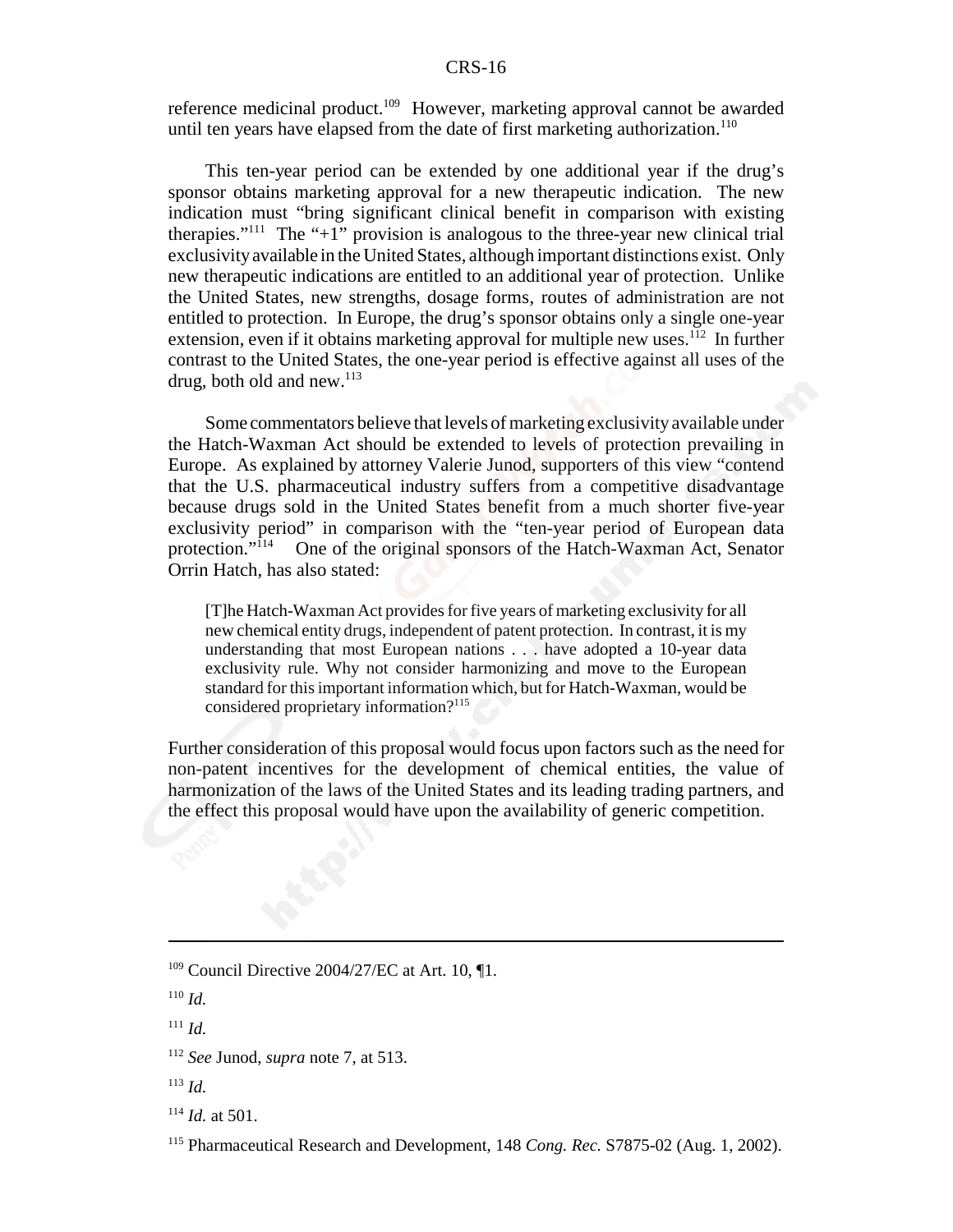#### **Expansion of Marketing Exclusivities**

The 109<sup>th</sup> Congress is currently considering the use of marketing exclusivity mechanisms in order to encourage the private sector to develop bioterrorism countermeasures. One of these bills, the Biodefense and Pandemic Vaccine and Drug Development Act of 2005, S. 1873, would allow specified biological, chemical, radiological, and nuclear agents, as well as certain toxins, to qualify as a "rare disease or condition" under the existing provisions of the Orphan Drug Act. As such, certain countermeasure products designed to diagnose, mitigate, prevent, or treat harm from one of these agents or toxins would be entitled to orphan drug exclusivity. S. 1873 further stipulates that the period of orphan drug exclusivity will be ten years, rather than seven years, with respect to these countermeasures.

Existing federal legislation has employed marketing exclusivities to encourage specific forms of technological innovation, such as the development of new chemical entities and orphan drugs. This option remains more attractive than an alternative possibility — extending the terms of patents on particular kinds of inventions — due to international agreements that restrict the enactment of technology-specific measures within the patent system. One component of the international agreement forming the World Trade Organization (WTO) is the so-called TRIPS Agreement, or Agreement on Trade-Related Aspects of Intellectual Property Rights.<sup>116</sup> Under Article 27 of the TRIPS Agreement, "patents shall be available and patent rights enjoyable without discrimination as to the place of invention, the field of technology and whether products are imported or locally produced."117 Although the TRIPS Agreement allows for some exceptions to this general principle of technological neutrality,<sup>118</sup> they are of very narrow application. As a result, efforts to extend patent terms for favored technologies, such as bioterrorism countermeasures, may not comport with the international obligations of the United States. The creation, or extension, of marketing exclusivities therefore remains a treaty-compliant option for stimulating select forms of technological development.

#### **International Issues**

In addition to establishing a principle of "technological neutrality" for the patent system, the TRIPS Agreement also requires each WTO member state to establish protections for pharmaceutical test data under certain conditions. Article 39.3 of the TRIPS Agreement specifically provides:

Members, when requiring as a condition of approving the marketing of pharmaceutical or of agricultural chemical products which utilize new chemical entities, the submission of undisclosed test or other data, the origination of which involves a considerable effort, shall protect such data against unfair commercial use. In addition, Members shall protect such data against disclosure, except

<sup>116</sup> See Agreement on Trade-Related Aspects of Intellectual Property Rights, Apr. 15, 1994, Annex 1C, 33 I.L.M. 1197 (1994) [hereinafter "TRIPS Agreement"].

<sup>&</sup>lt;sup>117</sup> TRIPS Agreement, Art. 27 ¶1.

<sup>118</sup> *Id.* at Art. 30.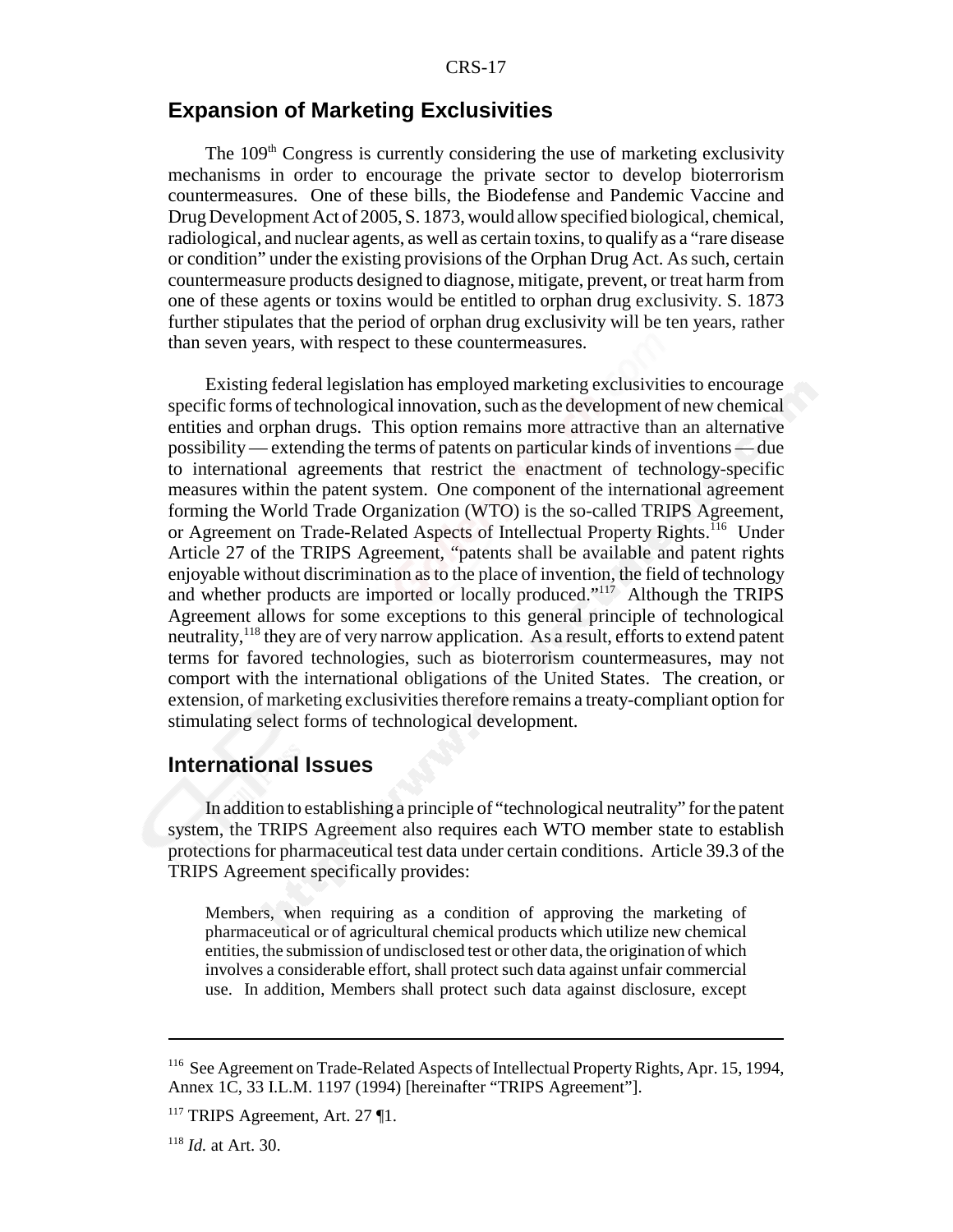where necessary to protect the public, or unless steps are taken to ensure that the data are protected against unfair commercial use.

Some commentators have observed that Article 39.3 establishes broad parameters using vague language.<sup>119</sup> In particular, terms such as "new chemical entities," "considerable effort," and "unfair commercial use" receive no further definition within the TRIPS Agreement. As a result, the precise nature of the obligations Article 39.3 imposes upon WTO member states is not entirely clear.<sup>120</sup>

Given the uncertainties with respect to Article 39.3 of the TRIPS Agreement, the United States has entered into certain Free Trade Agreements (FTAs) that require their signatories to provide five years of marketing exclusivity for pharmaceuticals that utilize new chemical entities. For example, Article  $15.10:1(a)$  of the Dominican Republic-Central America-United States FTA provides:

If a Party requires, as a condition of approving the marketing of a new pharmaceutical or agricultural chemical product, the submission of undisclosed data concerning safety or efficacy, the Party shall not permit third persons, without the consent of the person who provided the information, to market a product on the basis of (1) the information, or (2) the approval granted to the person who submitted the information for at least five years for pharmaceutical products and ten years for agricultural chemical products from the date of approval in the Party. $^{121}$ 

The term "new product" is generally defined as "one that does not contain a chemical entity that has been previously approved in the territory of the Party."<sup>122</sup>

Certain of the FTAs additionally require their signatories to allow a three-year term of marketing exclusivity in various circumstances for pharmaceuticals that do not qualify as new products.<sup>123</sup> For example, the Australia-United States FTA provides in part:

With respect to pharmaceutical products, if a Party requires the submission of: (a) new clinical information (other than information related to bioequivalency) or (b) evidence of prior approval of the product in another territory that requires such new information, which is essential to the approval of a pharmaceutical product, the Party shall not permit third persons not having the consent of the person providing the information to market the same or a similar pharmaceutical product on the basis of the

<sup>119</sup> *See* Lorna Brazell, *A World United? The US Approach to the Protection of Regulatory Data* (Jan. 12, 2005) (available at [http://www.bilaterals.org]).

<sup>&</sup>lt;sup>120</sup> *Compare* G. Lee Skillington and Eric M. Solovy, "The Protection of Test and Other Data Required by Article 39.3 of the TRIPS Agreement," 24 *Northwestern Journal of International Law & Business* (2003), 1, *with* Carlos Maria Correa, "Unfair Competition Under the TRIPS Agreement: Protection of Data Submitted for the Registration of Pharmaceuticals," 3 *Chicago Journal of International Law* (2002), 69.

<sup>121</sup> U.S.-Chile FTA, Art. 17.10(1).

<sup>122</sup> *See, e.g.,* DR-CAFTA Art. 15.10:1(c).

<sup>123</sup> *See, e.g.*, U.S.-Bahrain FTA Art. 14.9(2)(a); U.S.-Jordan FTA Art. 22 n.10.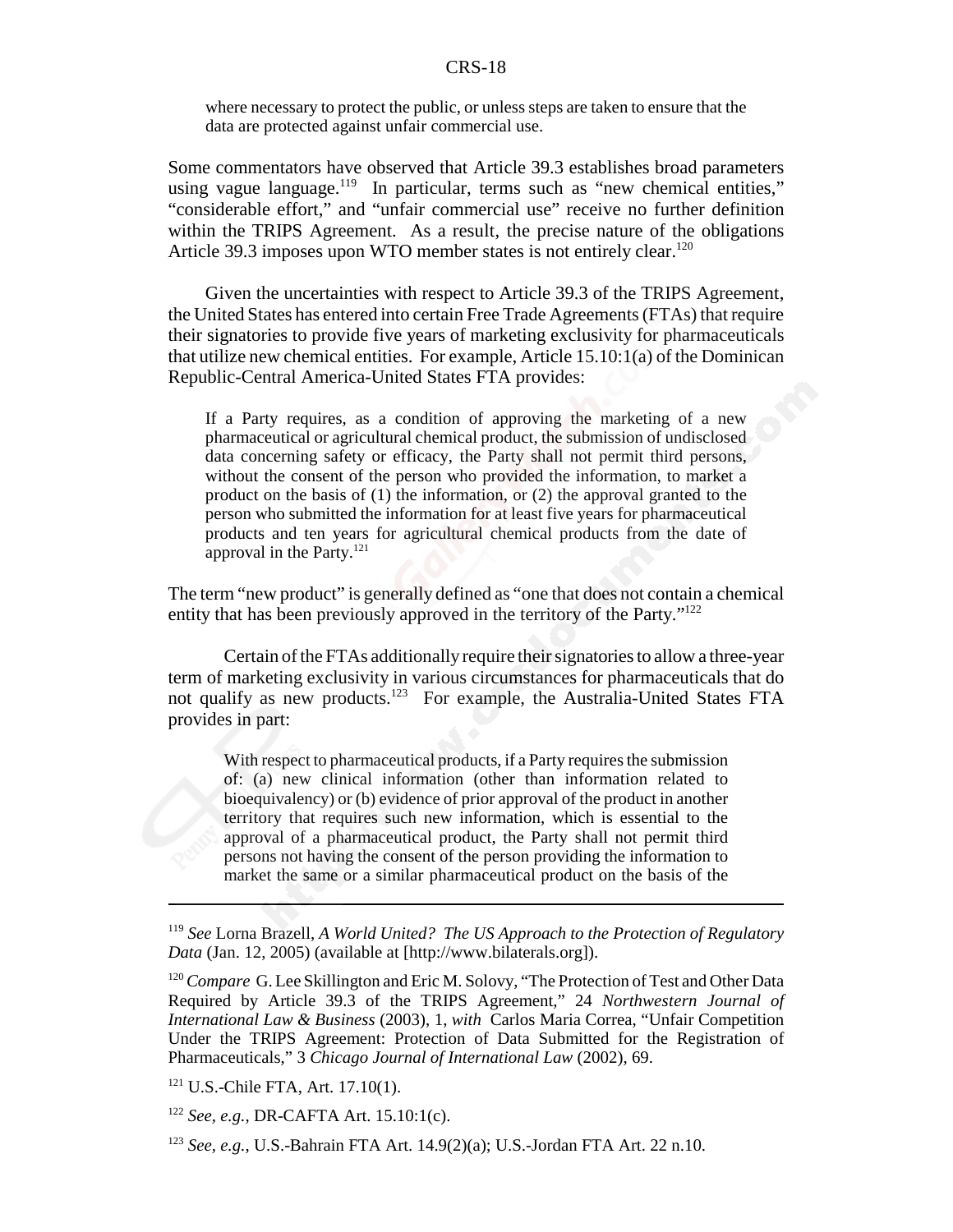marketing approval granted to a person submitting the information for a period of at least three years from the date of the marketing approval by the Party or the other territory, whichever is later.<sup>124</sup>

The use of FTAs to stipulate marketing exclusivity periods is controversial. Because the FTA marketing exclusivity requirements arguably exceed those of the TRIPS Agreement, some commentators believe that the FTAs have provided the United States with a vehicle for advancing the interests of innovative pharmaceutical firms at the expense of the public health needs of developing countries. As Carlos Correa, a member of the University of Buenos Ares faculty, explains: "The CAFTA [Central American Free Trade Agreement] denies the right of developing countries to use to the fullest extent possible the flexibilities allowed by the TRIPS Agreement to protect public health." $125$ 

On the other hand, the TRIPS Agreement already obliges WTO members to protect pharmaceutical test data against "unfair commercial use."<sup>126</sup> In this light, the FTA marketing exclusivity provisions may be seen as affirming and further specifying an existing obligation. It should also be noted that the minimum marketing exclusivity provisions compelled by the FTAs are substantially less than European standards. Finally, any international agreement involves an exchange of promises between the signatory states. The partners to a particular FTA would appear to be best situated to determine the advantages and disadvantages of entering into that agreement for themselves.

# **Concluding Observations**

In combination, patents and marketing exclusivities provide the fundamental framework of intellectual property incentives for pharmaceutical innovation in the United States. Due to the TRIPS Agreement's obligation of technological neutrality with respect to the patent system,<sup>127</sup> marketing exclusivities provide Congress with a more flexible option for stimulating specific sorts of desirable private activity than do patents. As such, marketing exclusivities have been, and likely will continue to be, the most viable option for encouraging the development of discrete classes of products regulated by the FDA.

The potential for expanded use of marketing exclusivities in turn raises a number of innovation policy issues. In the United States, marketing exclusivities are viewed primarily as supplementing patent protection, in that they provide more limited protections for inventions that do not meet Patent Act requirements, or

<sup>124</sup> U.S.-Australia FTA, Art. 17.10(2).

<sup>&</sup>lt;sup>125</sup> Carlos M. Correa, "Bilateralism in Intellectual Property: Defeating the WTO System for Access to Medicines," 36 *Case Western Reserve Journal of International Law* (2004), 79.

<sup>126</sup> TRIPS Agreement, Art. 39(3).

 $127$  TRIPS Agreement, Art. 27(1).